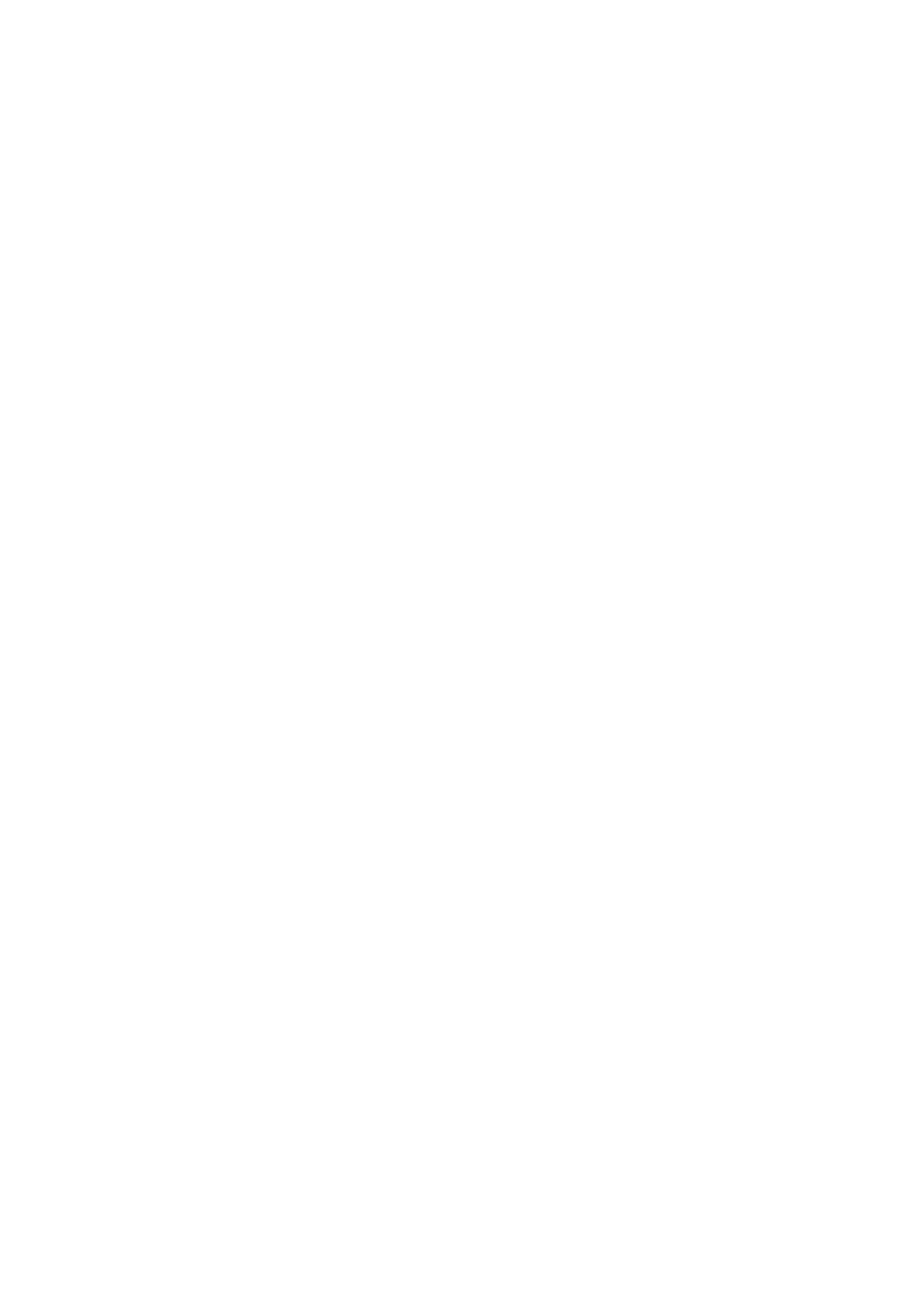# **A desk review of the ecology of heather beetle**

Pinder, A.C., Gillingham, P., Diaz, A. and Stillman, R



Bournemouth University





Published on 04 June 2015

This publication is published by Natural England under the Open Government Licence v3.0 for public sector information. You are encouraged to use, and reuse, information subject to certain conditions. For details of the licence visit **[www.nationalarchives.gov.uk/doc/open-government-licence/version/3](http://www.nationalarchives.gov.uk/doc/open-government-licence/version/3)**. Please note: Natural England photographs are only available for non-commercial purposes. For information regarding the use of maps or data visit **[www.gov.uk/how-to-access-natural-englands-maps-and-data](http://www.gov.uk/how-to-access-natural-englands-maps-and-data)**.

> ISBN 978-1-78354-119-5 **© Natural England and other parties 2015**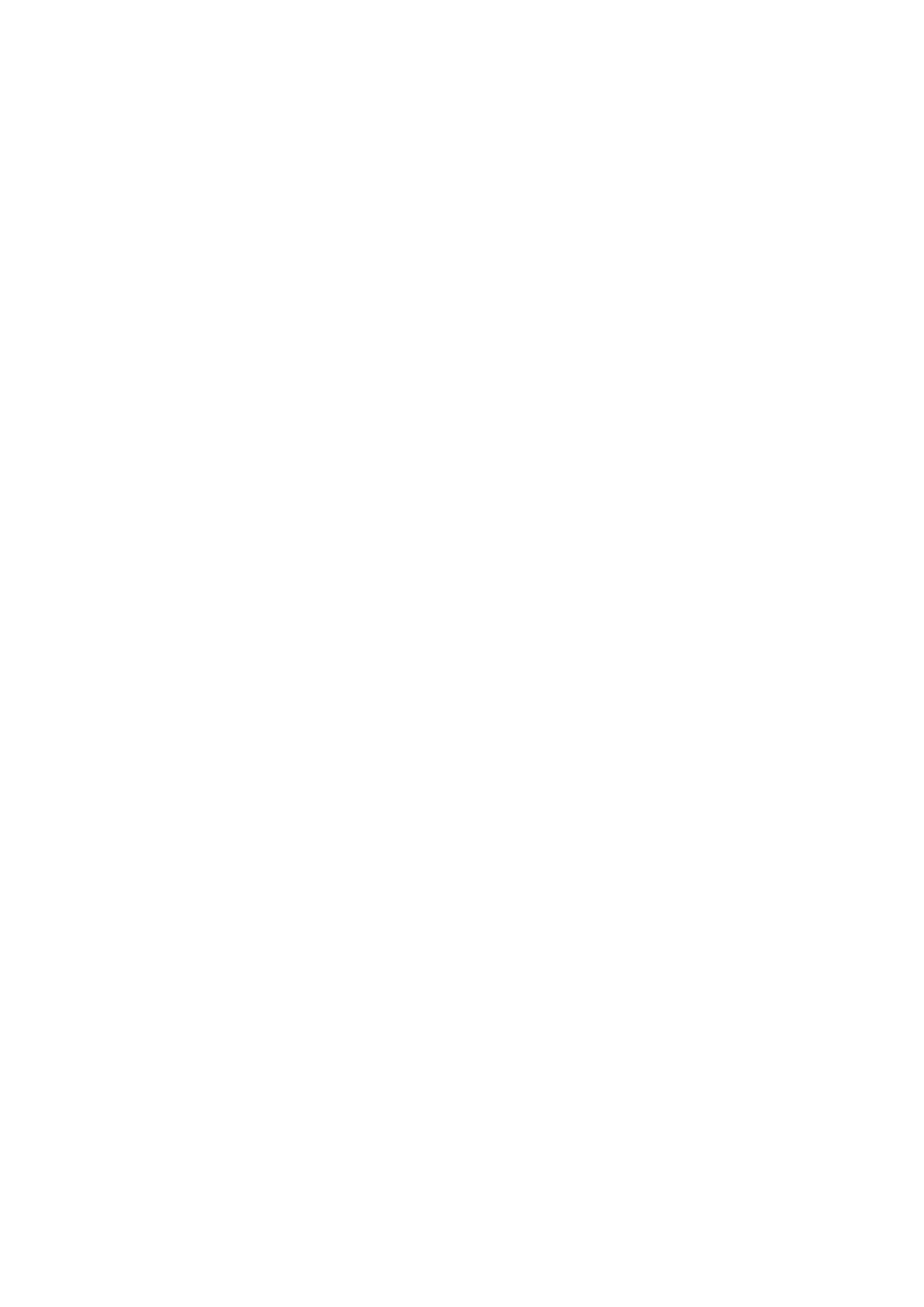### **Citation**

This report should be cited as:

PINDER, A.C., GILLINGHAM, P., DIAZ, A. & STILLMAN, R. 2015. *A desk review of the ecology of heather beetle*. Natural England Evidence Review, Number 008.

### **Project manager**

Adrian Pinder 1 Bournemouth University Faculty of Science and Technology Fern Barrow Poole Dorset BH12 5BB Tel: 01202 962574 **[www.bournemouth.ac.uk](http://www.bournemouth.ac.uk/)**

### **Natural England contact**

Evelyn Jack Senior Adviser Project Manager - Evidence Reviews Natural England Mail Hub Block B Whittington Road **Worcester** WR5 2LQ **[evelyn.jack@naturalengland.org.uk](mailto:evelyn.jack@naturalengland.org.uk)**

## **Cover photograph**

Heather beetle, © Christoph Benisch - **[kerbtier.de](http://kerbtier.de/)**.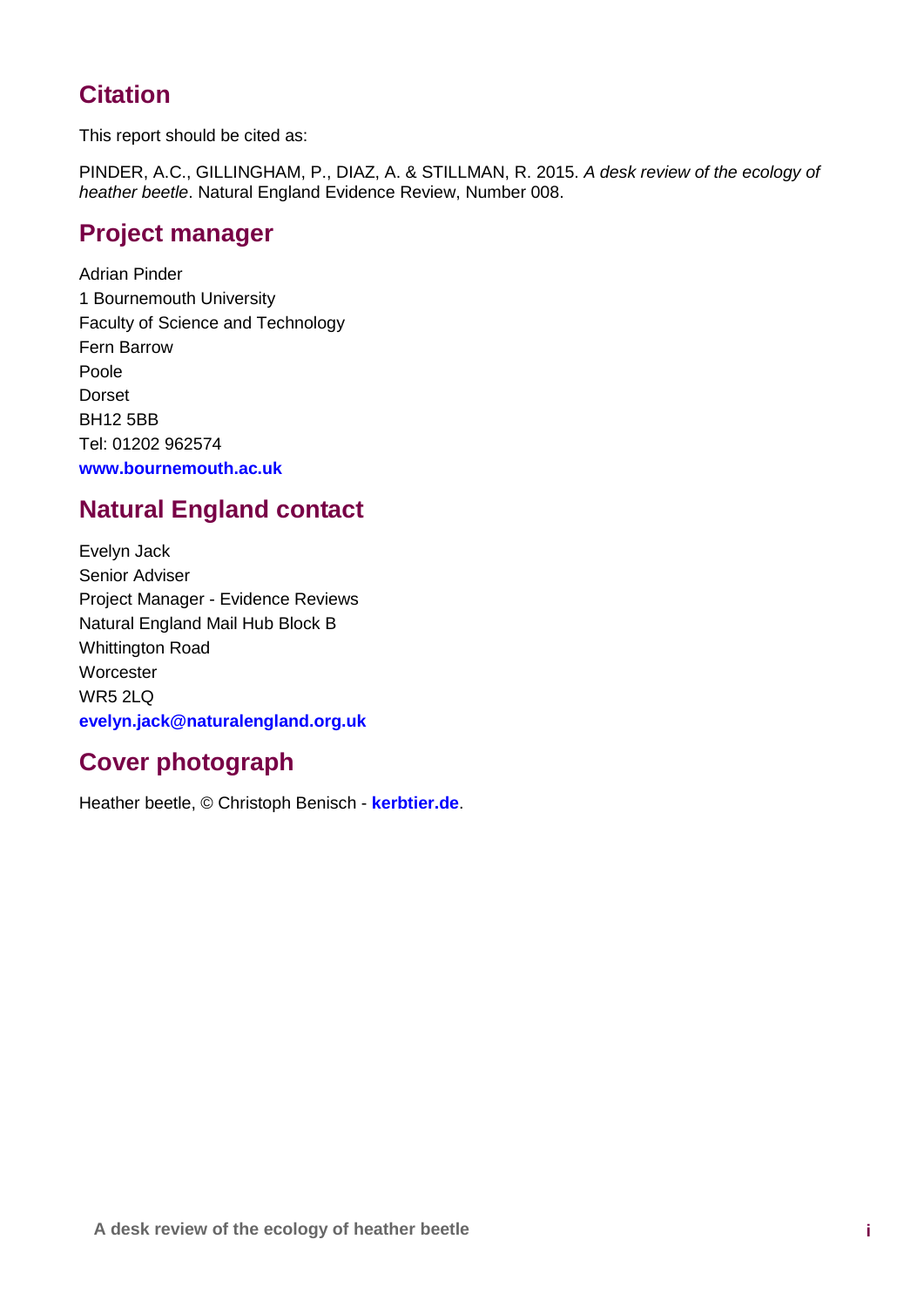# **Executive summary**

The heather beetle *Lochmaea suturalis* is a naturally occurring species in the heather dominated landscapes of the United Kingdom. When the heather beetle population density increases dramatically it can cause significant damage to heather plants. It has been suggested that burning heather outside the permitted heather-burning season will promote the regeneration of heather following heather beetle damage. There is also some discussion as to whether burning outside the permitted season might also help control heather beetle. For these reasons Natural England regularly receives applications for licences to burn outside the permitted season. However, burning at this time of year may have effects on a wide range of biodiversity. Therefore, Natural England commissioned this report, and (NEER009 - *Desk review of burning and other management options for the control for heather beetle*) to ensure the best available evidence is being used.

This report is based on an extensive literature review to determine the current state of knowledge of the ecology of the heather beetle. Some of the older references, which appear to form the basis for much current thinking on the subject, are now out of print and were not accessible for this review. A flurry of work was published in the 1980s and early 1990s, but much of this was either:

- based at the same experimental plots;
- involved relatively low levels of replication; or
- did not report heather beetle damage as a central focus of the work.

More recently, there have been some PhDs quantifying the ecology of heather beetles in more detail, but these have rarely been published in the peer-reviewed literature. Therefore, current thinking may be influenced by out-of-date information and experimental work that does not truly back up the conclusions of authors. This makes it difficult both to confidently discern patterns over time in frequency and severity of attacks (such as might be caused by climate change or changing nutrient deposition loads) and to be certain which factors control population levels in most year's at most heather-dominated sites. Much more, and higher quality, monitoring and experimental work needs to be carried out to be able to predict the likely population dynamics of this species under different scenarios. The potential for parasites and parasitoids to control population numbers is particularly worthwhile. More detailed spatial analyses based on citizen science records, combined with carefully designed laboratory studies, might also be used to more clearly elucidate the relationship between beetle numbers and climatic conditions, enabling prediction of the relative likelihood of outbreaks occurring in the future.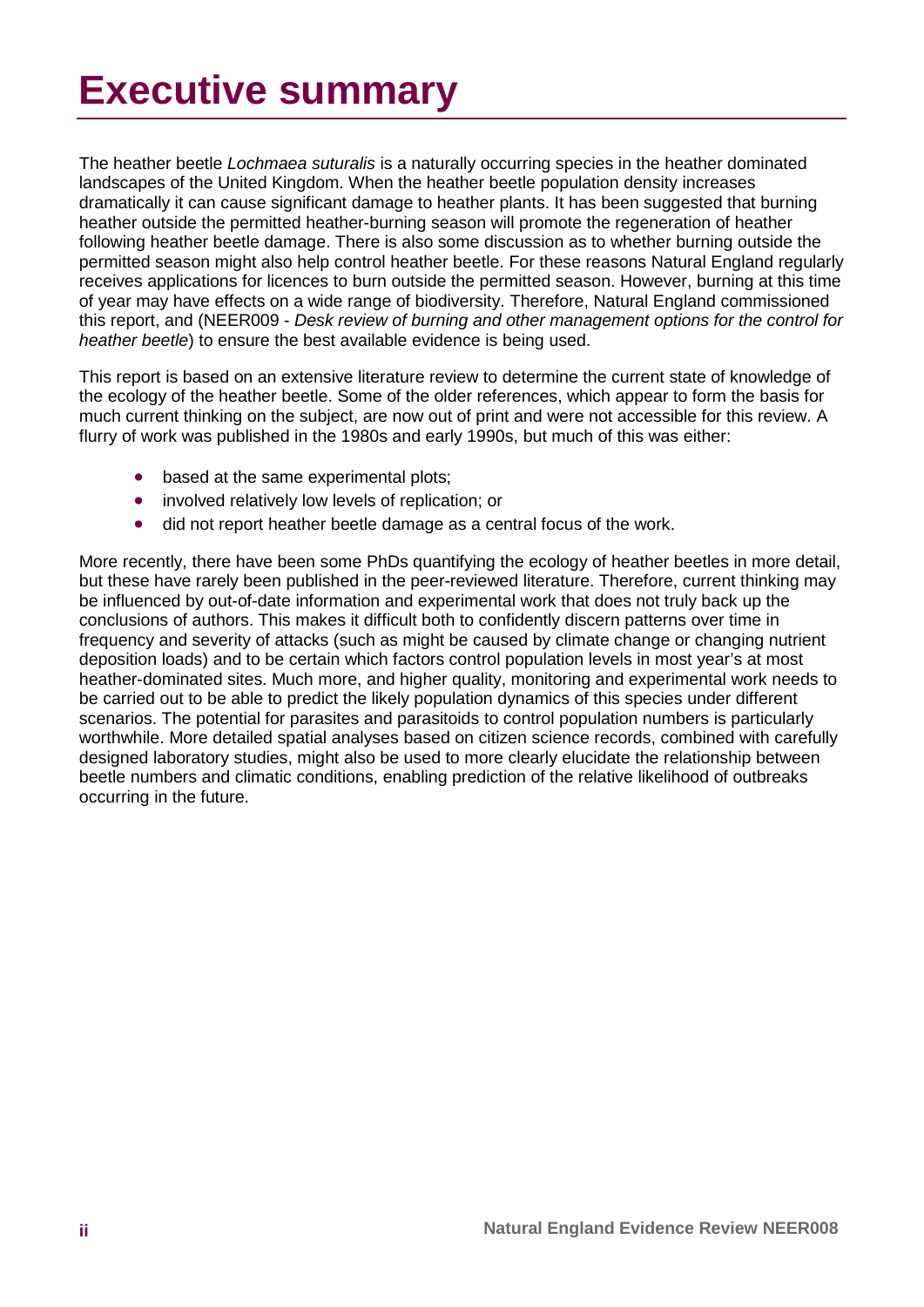# **Contents**

|                | ii.<br><b>Executive summary</b>                                                                                                              |                |  |  |  |
|----------------|----------------------------------------------------------------------------------------------------------------------------------------------|----------------|--|--|--|
| 1              | Introduction                                                                                                                                 | 1              |  |  |  |
|                | Background                                                                                                                                   | 1              |  |  |  |
|                | Aims and objectives                                                                                                                          | 1              |  |  |  |
|                | Approach                                                                                                                                     | 1              |  |  |  |
| 2              | Autecology and population dynamics                                                                                                           | 4              |  |  |  |
|                | Life cycle                                                                                                                                   | 4              |  |  |  |
|                | Natural enemies of Lochmaea suturalis                                                                                                        | 6              |  |  |  |
|                | Effects of external factors                                                                                                                  | 7              |  |  |  |
|                | Heather age                                                                                                                                  | $\overline{7}$ |  |  |  |
|                | Nutrient deposition                                                                                                                          | 8              |  |  |  |
|                | Climate change                                                                                                                               | 8              |  |  |  |
| 3              | Density and dependence                                                                                                                       | 10             |  |  |  |
| 4              | Behavioural responses to threats                                                                                                             | 11             |  |  |  |
| 5              | <b>Effects of outbreaks</b>                                                                                                                  | 12             |  |  |  |
|                | Damage to heather                                                                                                                            | 12             |  |  |  |
|                | Factors affecting the severity of damage                                                                                                     | 12             |  |  |  |
|                | Physical effects of heather damage                                                                                                           | 13             |  |  |  |
|                | Economic effects of heather damage                                                                                                           | 14             |  |  |  |
| 6              | Knowledge gaps                                                                                                                               | 15             |  |  |  |
|                | Recommendations for future studies                                                                                                           | 16             |  |  |  |
| $\overline{7}$ | References                                                                                                                                   | 17             |  |  |  |
|                | Appendices 1 - 3 Outcome (inclusion, rejection and at which stage) and availability of the papers<br>21<br>chosen for inclusion in the study |                |  |  |  |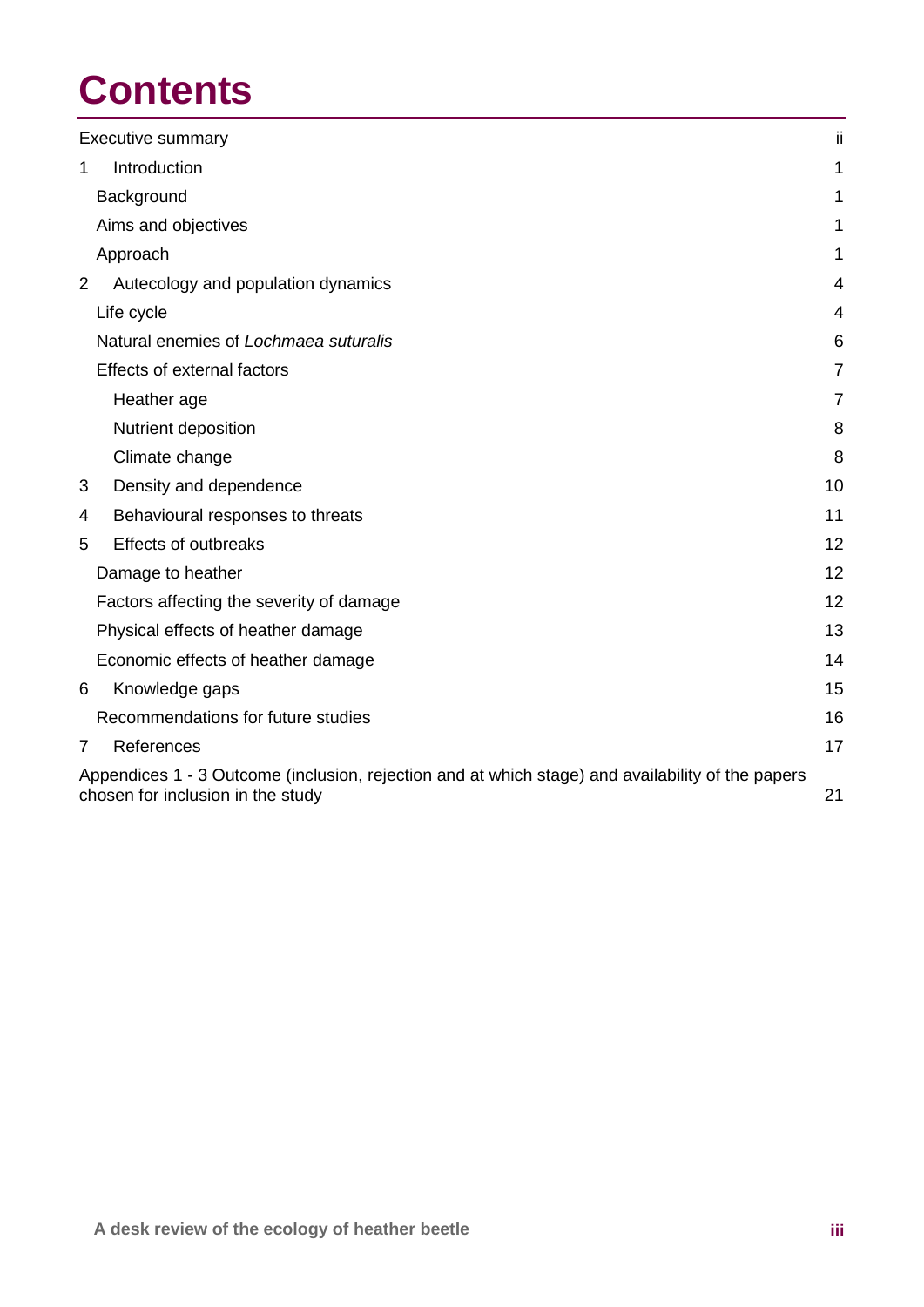# **List of tables**

| Table 1 Searches performed by librarian to generate source articles for this report           |  |
|-----------------------------------------------------------------------------------------------|--|
| Table 2 Natural enemies of heather beetle (not including enemies within its introduced range) |  |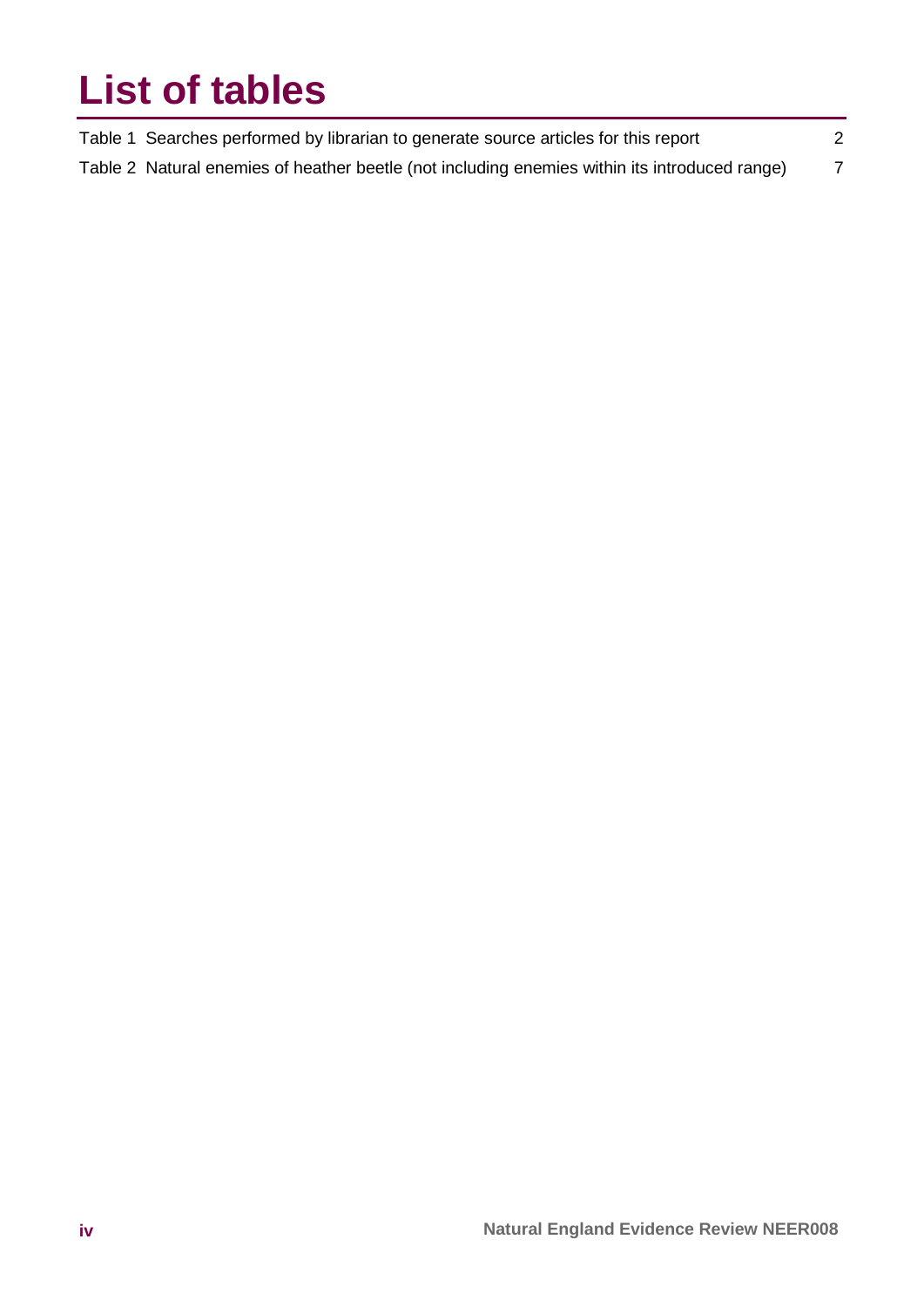# **List of figures**

Figure 1 The life cycle of *Lochmaea suturalis* (From Rosenburgh & Marrs 2010) 5

Figure 2 Population density (on a relative scale) and the dispersion pattern of *Lochmaea suturalis* on the Dutch heathland area Oud Reemsterveld in relation to vegetation damage at four time periods. Distance from focus refers to a transect through dry heath vegetation from the initial location of the outbreak (From Berdowski 1993). 10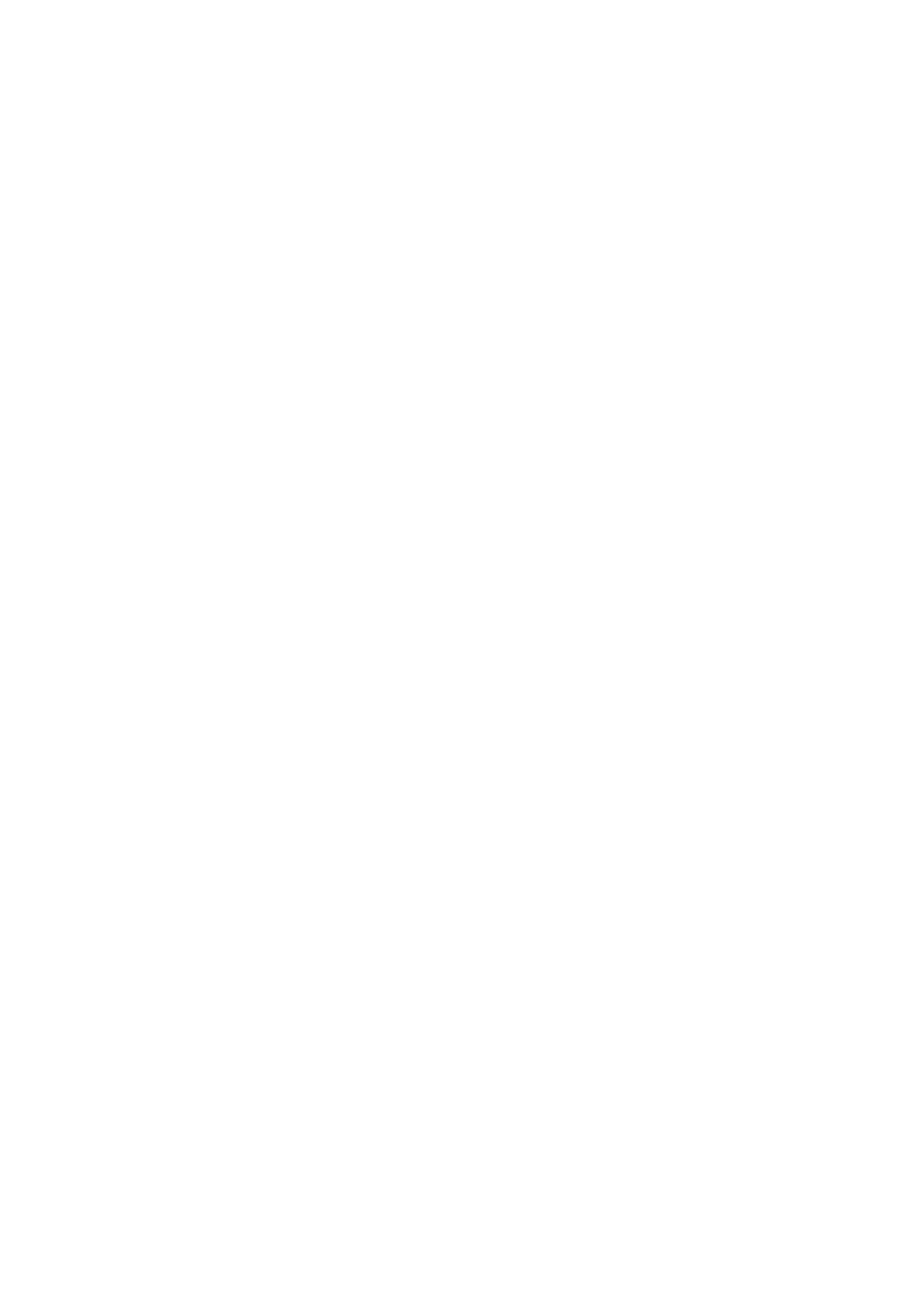# **1 Introduction**

## **Background**

- 1.1 The heather beetle *Lochmaea suturalis* is a naturally occurring species in the heather dominated landscapes of the United Kingdom. It is recognised that population density can vary dramatically at the local level, giving rise to 'outbreaks' which can lead to damage to heather plants, with damage appearing in late June through to September.
- 1.2 The Heather and Grass Burning regulations (2007) stipulate that burning (in Upland areas) can only be done from 1st October to 15th April inclusive, unless under licence from Natural England. In lowland habitats managed burning is permitted from 1st November to 31st March. Natural England regularly receives applications for licences to burn outside this permitted season in order to promote effective regeneration of heather following "heather beetle" damage. There is also some discussion on whether summer burning might help 'control' heather beetle. Burning outside of the season may have effects on a wide range of biodiversity, such as breeding birds.
- 1.3 In order to inform their advice and decision-making on this issue, Natural England commissioned this report to ensure they are drawing on the best available evidence.

### **Aims and objectives**

1.4 The aim of this review was to provide an overview of what is known about the life cycle and population dynamics of the heather beetle. This is to facilitate the prediction of the likely response of heather beetles to different management options, in the event that information is lacking on impacts from published material (see Evidence Review NEER009 - *Desk review of burning and other management options for the control for heather beetle*). In addition, we aimed to assess the quality of published analyses, and highlight knowledge gaps where these occurred.

### **Approach**

- 1.5 In order to be confident that knowledge gaps are true and not just perceived, it was necessary to complete a systematic review of the literature. The search terms, dates of search and databases searched are given in Table 1. Initial searches were performed by a librarian, with titles being screened for relevance. The papers chosen for inclusion in the study were found. The outcomes (inclusion, rejection and at which stage) along with availability were noted in Appendices 1, 2 & 3. The information in the spreadsheet produced by the librarian was screened by the lead author. Many discrepancies were found in initial tests between the papers marked for inclusion and rejection by the librarian and the lead author (kappa value 0.0394 for all sources returned by mySearch, 0.2435 for all sources considered for this report), so all papers returned in the searches were consequently screened by the lead author. Papers were rejected if the title was clearly not relevant, or if the source was clearly not reliable (ie a press release or news source). If there was any uncertainty with the title then papers were screened at the abstract level. After screening at the abstract level, if the relevance of a paper was still unclear then a full text search was performed to determine relevance.
- 1.6 The chosen papers were then read in more detail and synthesised to produce this report. We made all possible efforts to track down papers that were not immediately available, with some being provided directly by the authors via ResearchGate (**<http://www.researchgate.net/>**), others being provided by Moors for the Future and some theses being requested via EThOS. However, two particularly influential texts (Cameron *et al.* 1944 and Morison 1963) were only available as abstracts, both are currently out of print and were not held by our library.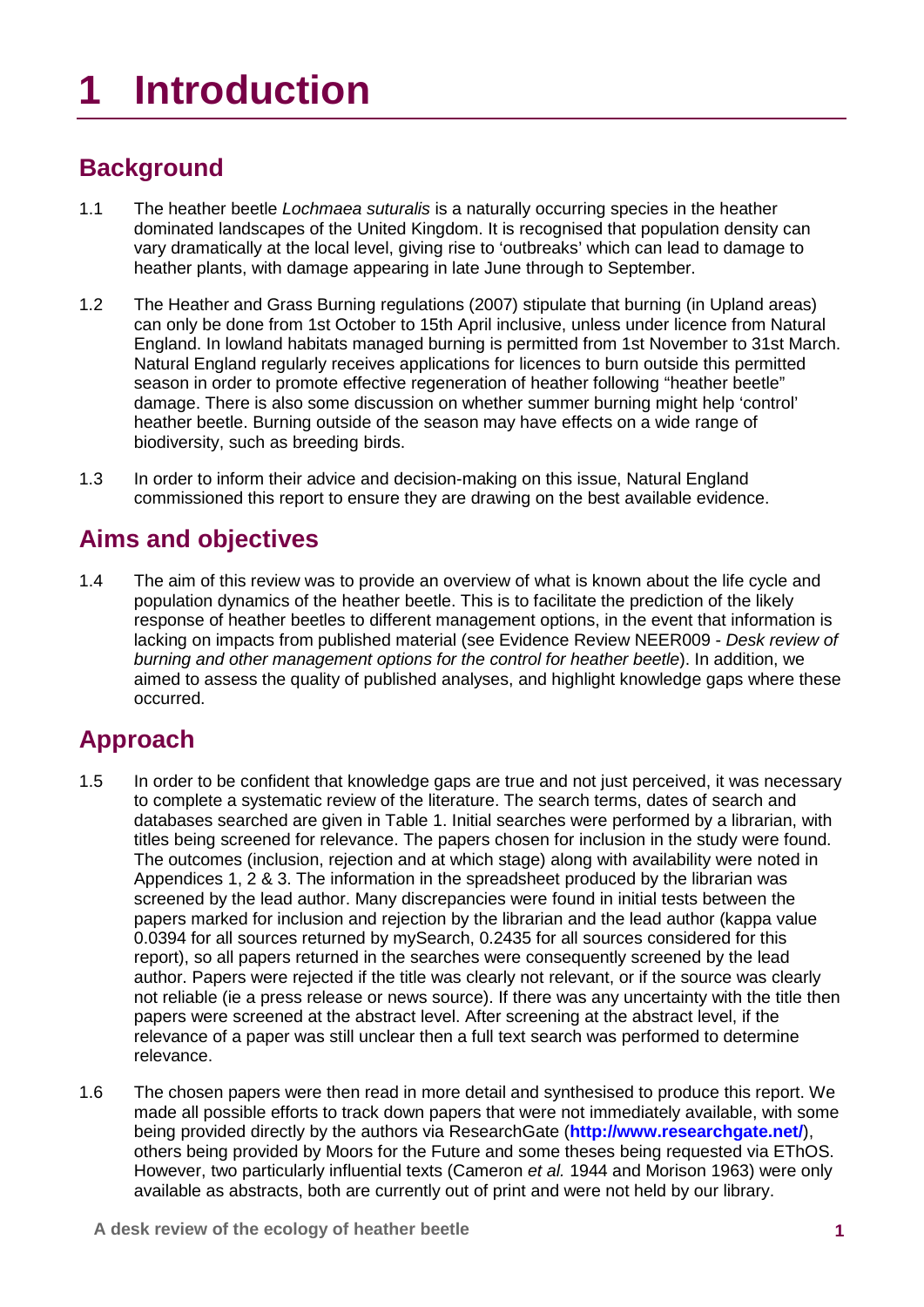#### **Table 1** Searches performed by librarian to generate source articles for this report

| <b>Date</b> | <b>Search String</b>                                                                                                                                                                                                                                                         | <b>Database</b>       | No. of results                                       |
|-------------|------------------------------------------------------------------------------------------------------------------------------------------------------------------------------------------------------------------------------------------------------------------------------|-----------------------|------------------------------------------------------|
| 08/10/13    | Heather Beetle AND Life Cycle<br><b>Heather Beetle AND Behaviour</b><br>Heather Beetle AND Pop*<br>Heather Beetle AND Dynamic*<br><b>Heather Beetle AND Outbreak</b><br>Lochmaea suturalis AND Life Cycle<br>Lochmaea suturalis AND Behaviour<br>Lochmaea suturalis AND Pop* | mySearch <sup>1</sup> | 1<br>4<br>14<br>8<br>14<br>$\overline{2}$<br>3<br>20 |
|             | Lochmaea suturalis AND Dynamic*                                                                                                                                                                                                                                              |                       | 8                                                    |
| 09/10/13    | <b>Heather Beetle</b><br>Lochmaea suturalis                                                                                                                                                                                                                                  | mySearch <sup>1</sup> | 140<br>82                                            |
| 09/10/13    | Lochmaea suturalis AND Life Cycle                                                                                                                                                                                                                                            | Google Scholar        | 59                                                   |
| 16/10/13    | Lochmaea suturalis AND Population<br><b>Heather Beetle AND Outbreak</b><br>Lochmaea suturalis AND Behaviour                                                                                                                                                                  | Google Scholar        | 215<br>101<br>105                                    |
| 12/11/13    | Lochmaea suturalis AND Dynamic                                                                                                                                                                                                                                               | Google Scholar        | 79                                                   |

mySearch is BU's resource discovery tool, which is hosted in EBSCO's Discovery Service. mySearch surfaces bibliographic data from all the traditional bibliographic databases to which BU subscribes, in addition to extensive journal publisher feeds and peer-reviewed open access sources. Times cited linking for Web of Knowledge and Scopus is also incorporated to aid forward cascading of searching to pinpoint the most contemporary studies.

A typical search using mySearch in the field of ecology would produce results derived from Scopus, Web of Knowledge (including Science Citation Index), Environment Complete, CAB Abstracts, Academic Search Complete, MEDLINE Complete, GreenFILE, ScienceDirect, JSTOR, Hospitality and Tourism Complete, Business Source Complete, Publisher provided full text searching file, BioOne Online journals, OAIster, British Library Inside Serials & Conference Proceedings and British Library EThOS.

mySearch also has the capacity to include selected non peer-reviewed sources. Additionally full text searching of extensive academic e-book collections, such as Ebrary Academic Complete, MyiLibrary and EBSCO Academic Complete can be conducted. Rare and unique research material held by over 70 of the UK's national, research and specialist libraries can be exposed by searching using the Copac catalogue.

1.7 The search terms Heather Beetle AND Life Cycle, Heather Beetle AND Behaviour, Heather Beetle AND Pop\* Dynamic\*, Heather Beetle AND Outbreak were found to return mostly irrelevant papers when entered into Google Scholar, which returned any papers with the words heather and beetle included in the full text. The subject of most of these was other beetle groups (for example, Carabidae) that are regularly studied on heather. For this reason, we did not include these search terms in the google scholar section of the systematic review.

#### 1.8 In total:

#### **Appendix 1**

- 29 references were rejected at the title level;
- 75 were rejected at the abstract level;
- 64 were rejected after a full-text search; and
- 11 were found to be repeats.

#### **Appendix 2**

• 38 sources were either not available, or were only available as an abstract.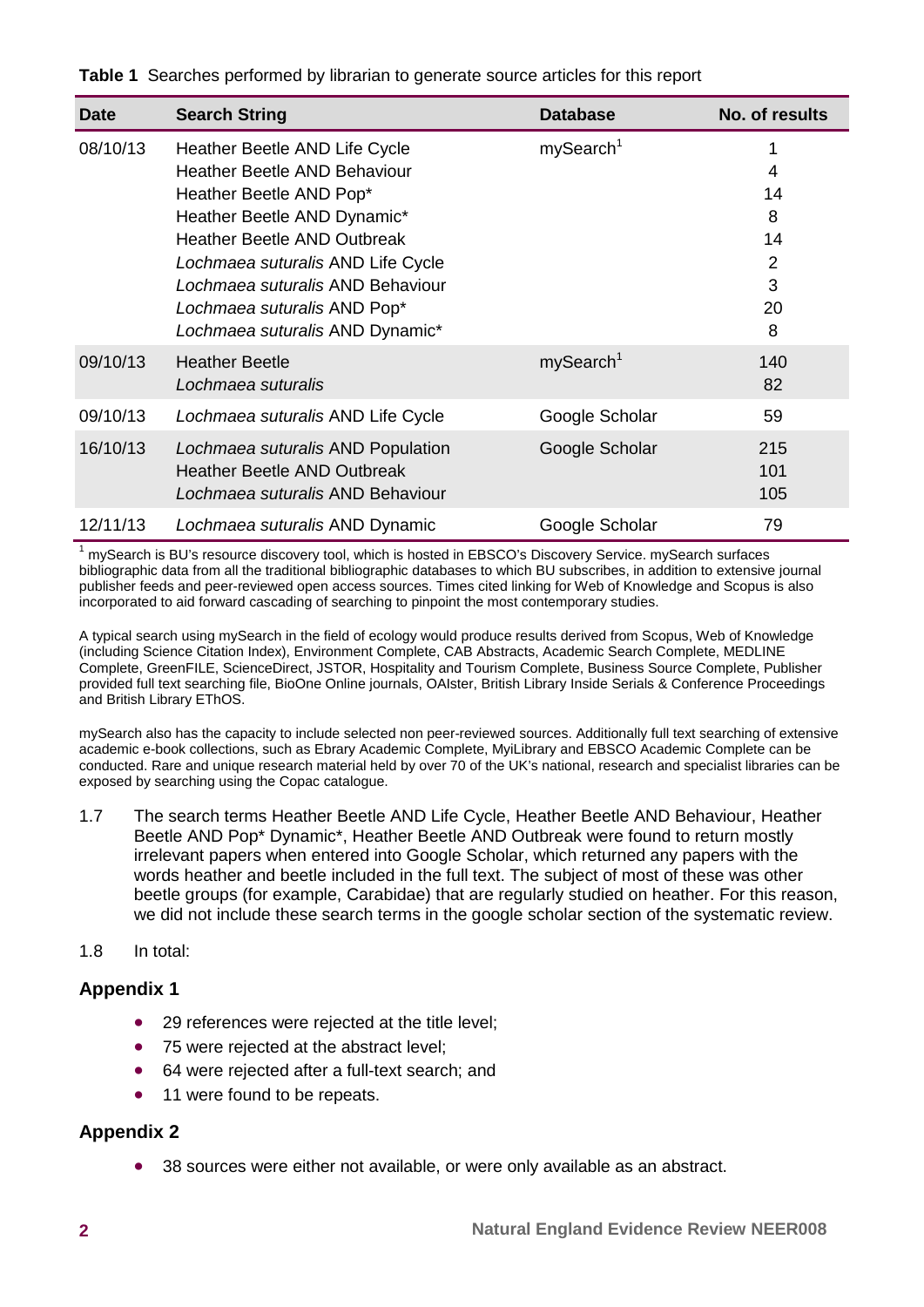#### **Appendix 3**

• The remaining sources were synthesised and their quality was assessed.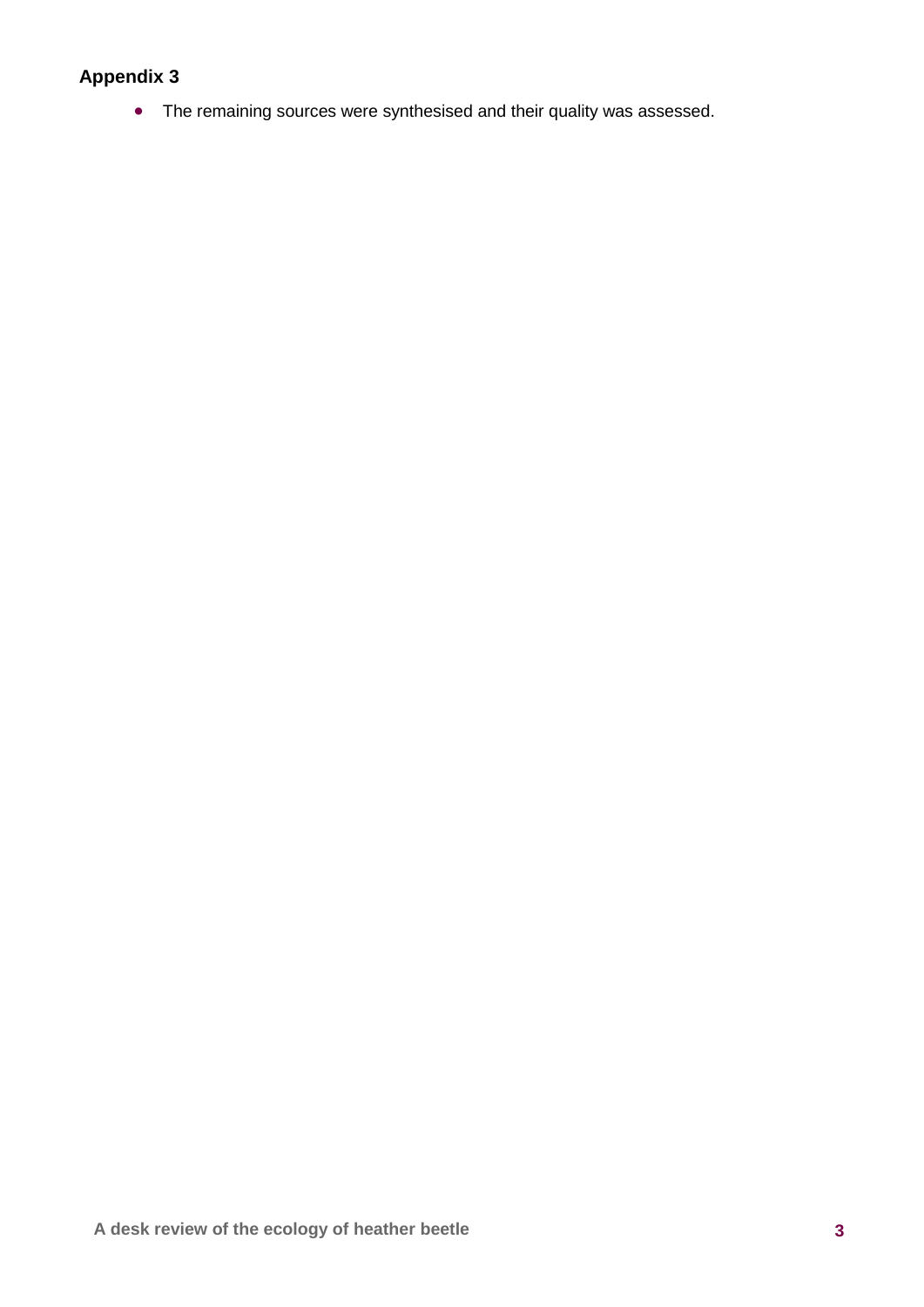## **2 Autecology and population dynamics**

2.1 The heather beetle *Lochmaea suturalis* is closely related to the genus *Galerucella* and to *Tricholochmaea decora* (Borghuis *et al.* 2009). It was first recognised in 1876 and the first record of an outbreak (in Germany) comes from Cornelius (1858, reported in Berdowski 1993). It is present in the fossil record in the UK, being recorded in the late-glacial, then not again until the Holocene, but this could be due to the patchy nature of the fossil record (Buckland 2005). It is regularly reported from the whole of North West Europe (Webb 1986), where its distribution is closely correlated with Ling heather *Calluna vulgaris* (Berdowski 1993). Both larvae and adults eat the leaves, stem apices and bark of heather shoots (Cameron *et al.* 1944 cited in Gimingham 1972). Many sources state that heather beetles are monophagous on *C. vulgaris* (for example, Berdowski 1993), although others have reported feeding to a lesser extent on bell heather *Erica cinerea* and cross-leaved heather *Erica tetralix* in the UK (Morison 1938, Pakeman *et al.* 2002) and it has been recorded feeding on *Erica multiflora* in Spain (Peňuelas *et al.* 2004). A small study found that there is no effect of the hairiness of the *Calluna* variety *hirsuta* on herbivory and that *Calluna* was preferred to *Erica tetralix* and *Empetrum nigrum* (Scandrett & Gimingham 1991). Laboratory and field experiments in the UK confirmed that adult survival is reduced on other plants relative to survival on *Calluna*, but that larvae were able to develop to adults on three of the four Erica species tested (Syrett *et al.* 2000).

## **Life cycle**

- 2.2 An overview of the life cycle is given in Figure 1. *Lochmaea suturalis* has one generation per year, and laboratory studies revealed that there is no obligatory diapause (Cameron *et al.* 1944). The winter is spent in hibernation, which is carried out by the adult phase and these adults become active once the temperature reaches 9 °C (Cameron *et al.* 1944). From one study in the Netherlands, adult dispersal occurred during April and May, on days where the temperature reached a minimum of 16 °C (Brunsting 1982) and beetles have been observed to land whenever clouds obscure the sun or wind speed increases (van Schaick Zillesen & Brunsting 1983), although this last observation is based on casual observations rather than quantified behavioural studies. During the dispersal phase, beetles can travel several kilometres (Morison 1963, cited in Rosenburgh & Marrs 2010), although their flight is usually fairly weak and determined by the wind (Berdowski 1993). Despite this, studies from Denmark have estimated that gene flow between populations corresponds to 3 - 4 individuals per generation (Simonsen *et al.* 1999). Copulation occurs during the flight (dispersal) stage (Berdowski 1993). Following dispersal, flight muscles degenerate in females during oviposition, although males retain their capacity for flight throughout their life cycle (van Schaick Zillesen & Brunsting 1983). Sweep netting in Scotland in June 1983 - 85 revealed a female-biased sex ratio (Scandrett & Gimingham 1991), with up to 90 % of individuals at one site being female. Staley (2001) also found a female-biased sex ratio in the field, this time in the River Tyne catchment. However, lab-reared beetles from this site and the Surrey Heaths were not biased, and Waloff (1987) found a slight bias towards males in a population near Silwood Park. In Denmark, Riis-Nielsen (1997) found female biases in many experimental plots that became infested, with the most biased ratios being found on plots showing the most damage. He interpreted this as males being more food-demanding, with the potential for higher mortality during hibernation, but this was speculation and he did not test whether the males had died or simply moved to another site, as they retain their capacity for flight (potentially to mate with other females).
- 2.3 Within the New Forest, the heather beetle is considered to be a wet heath specialist (Carpenter *et al.* 2012). It has also been reported from coniferous forests in the Netherlands (Moraal & Jagers op Akkerhuis 2011) and boreal forests with shrub and grass understory in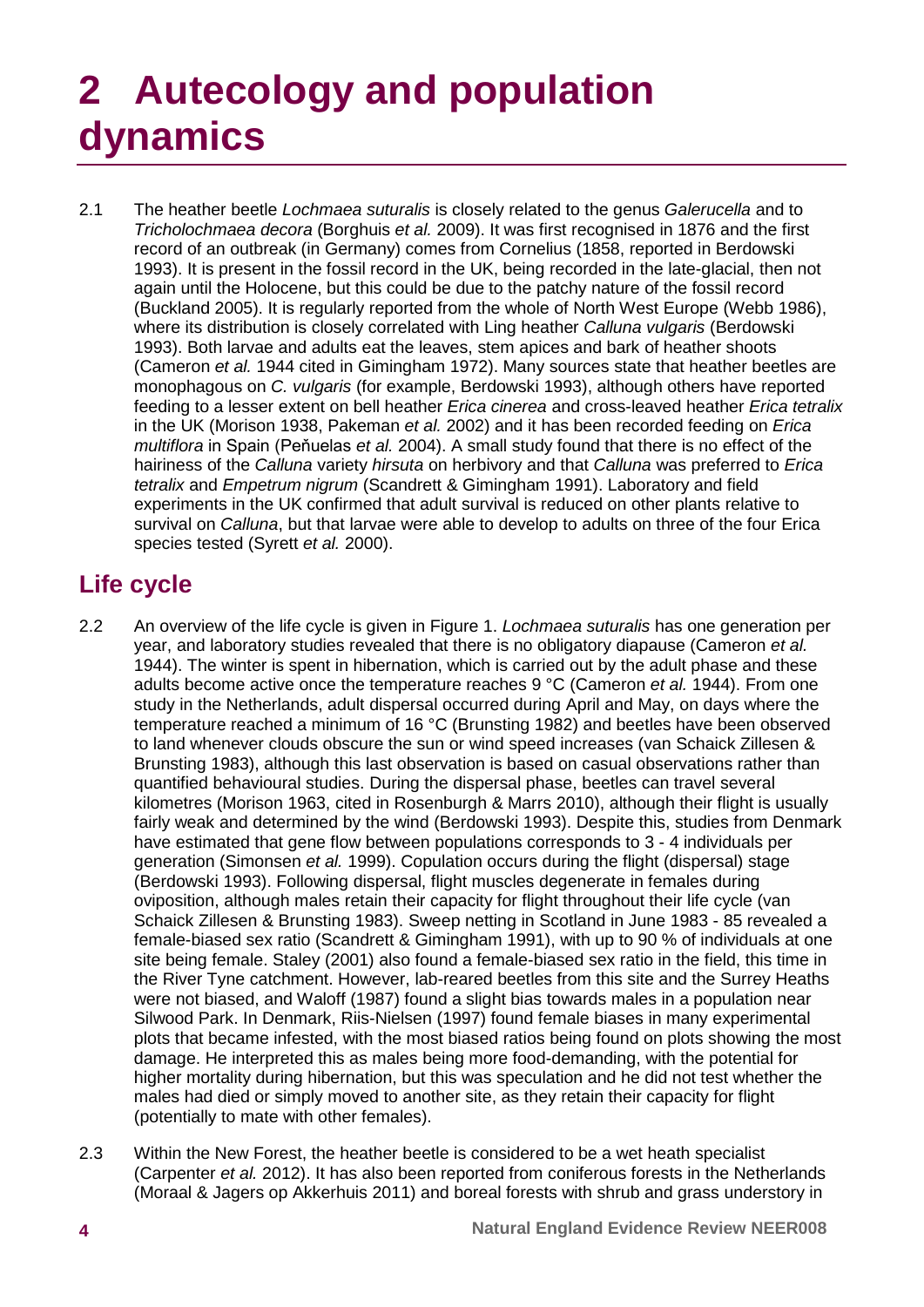Southern Norway (Amundsen 2012), which is a newly recorded area for it (Bobbink *et al.* 1998). Although heath sites with *Calluna* occur in Central Norway, up to 2004 it had not been recorded on them (Nilsen 2004). In New Zealand, where *Calluna* is considered to be a pest species, heather beetle has been trialled as a bio-control agent (Syrett *et al.* 2000, Peterson *et al.* 2004). It has recently been assessed as providing moderate benefit in this role (measurable benefit to local plant and animal communities, Suckling 2013).



**Figure 1** The life cycle of *Lochmaea suturalis* (From Rosenburgh & Marrs 2010)

2.4 Eggs are laid onto damp moss or litter (Berdowski 1993). Bunce (1989) stated that the eggs need 70% humidity to hatch, but did not cite a source or provide experimental evidence for this. Both eggs and larvae have been found to contain anthraquinones and dithranol, which may give some protection from predators; ants, given a choice between feeding on ground up heather beetle eggs, larvae and *Drosophila* eggs, tended to prefer the latter (Hilker *et al.* 1992). In the lab, mean fecundity at ambient conditions was recorded as 35 - 37 eggs per pair (Staley 2001). The beetles go through three larval instars and a pupal stage, before emerging as adults from mid-August (Rosenburgh & Marrs 2010). High rates of food consumption occur during oviposition in June, at the end of the third instar stage in July and once adults emerge in September, coinciding with egg production or fast growth rates, with 1.51 mg (dry weight) of food being required per beetle between hatching from the egg and becoming sexually mature (Brunsting 1982). In the autumn, some dispersal flights may also occur once flight muscles have developed and where conditions are suitable (van Schaick Zillesen & Brunsting 1983)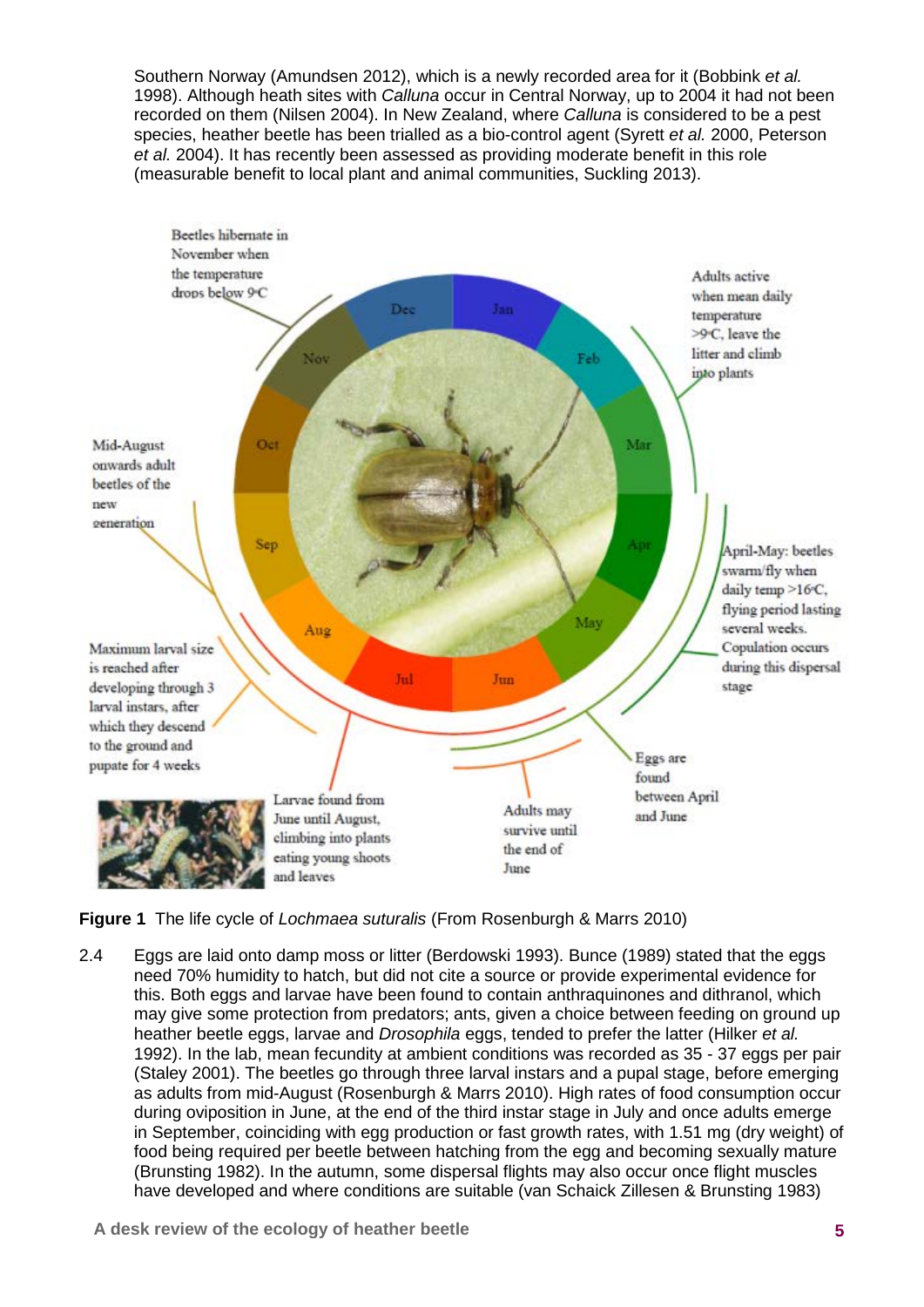and beetles remain active to around 13 °C, with a higher proportion becoming inactive in the soil and those already in the soil moving lower down with decreasing temperatures (Staley 2001), although Berdowski (1993) states that beetles retreat into the litter to hibernate when the temperature reaches 9 °C. From modelling work by the same author (Staley 2001), fecundity, pupal mortality and egg mortality have all been identified as potentially being important factors in determining population dynamics.

### **Natural enemies of** *Lochmaea suturalis*

- 2.5 The heather beetle has several natural enemies, which each affect different stages of its life cycle. A summary of these are given in Table 2. Predators include the Hieroglyphic Ladybird *Coccinella hieroglyphica* (Cameron 1944, in Scandrett & Gimingham 1991), which attacks the larvae. The shield bug *Rhacognathus punctatus* also preys on larvae (Webb 1986). However, Fielding and Haworth (2002) state (without any evidence either way) that predators such as these are unable to prevent the outbreak of heather beetle plagues. This statement may have been based on Webb (1986), who found no evidence for a controlling influence of either *Coccinella hieroglyphica* or *Rhacognathus punctatus* on population counts in England, although the work that led to this conclusion is not described.
- 2.6 A study in Scotland in the 1980s found a high incidence (around 35 % of adults) of infestation by parasitoids, probably the tachynid fly *Degeeria collaris* (Scandrett & Gimingham 1991), also known as *Medina collaris*. Wardlaw *et al.* (2000) also found this species parasitising adults in Dorset, with incidence varying from  $7 - 65$  % of newly emerged adults across five sites and double parasitism in some cases. In both cases, *Medina collaris* larvae were found in adults surviving until June (Scandrett & Gimingham 1991, Wardlaw *et al.* 2000), which would probably already have laid eggs, so any effect of the natural enemy would have been to limit the number laid due to decreased energy being available for reproduction. Waloff (1987) also found this species parasitising adults near Silwood Park in Southern England, with parasitised adults being recognisable by their distended abdomens. He recorded two generations of the fly, with parasitism in newly emerged adults being low at 3.5 % of individuals, whilst during the next spring the peak incidence of parasitism of this species was 30 %. In addition, *Asecodes mento* has been recorded as parasitising larvae (Golightly 1962, in Scandrett & Gimingham 1991, Waloff 1987), which causes the larval cuticle to become black, hard and brittle (Waloff 1987). Incidence of parasitism by *Asecodes mento* ranged from 24.1 % to 53.2 %, depending on year, with the number of parasites present per larvae ranging from 1 to 18 (mean 7.35, Waloff 1987). Riis-Nielsen (1997) reports a personal communication from Nigel Webb that the scarcity of large scale attacks in Britain compared to the Netherlands is likely to be due to control factors such as parasitic insects, and this possibility deserves further study.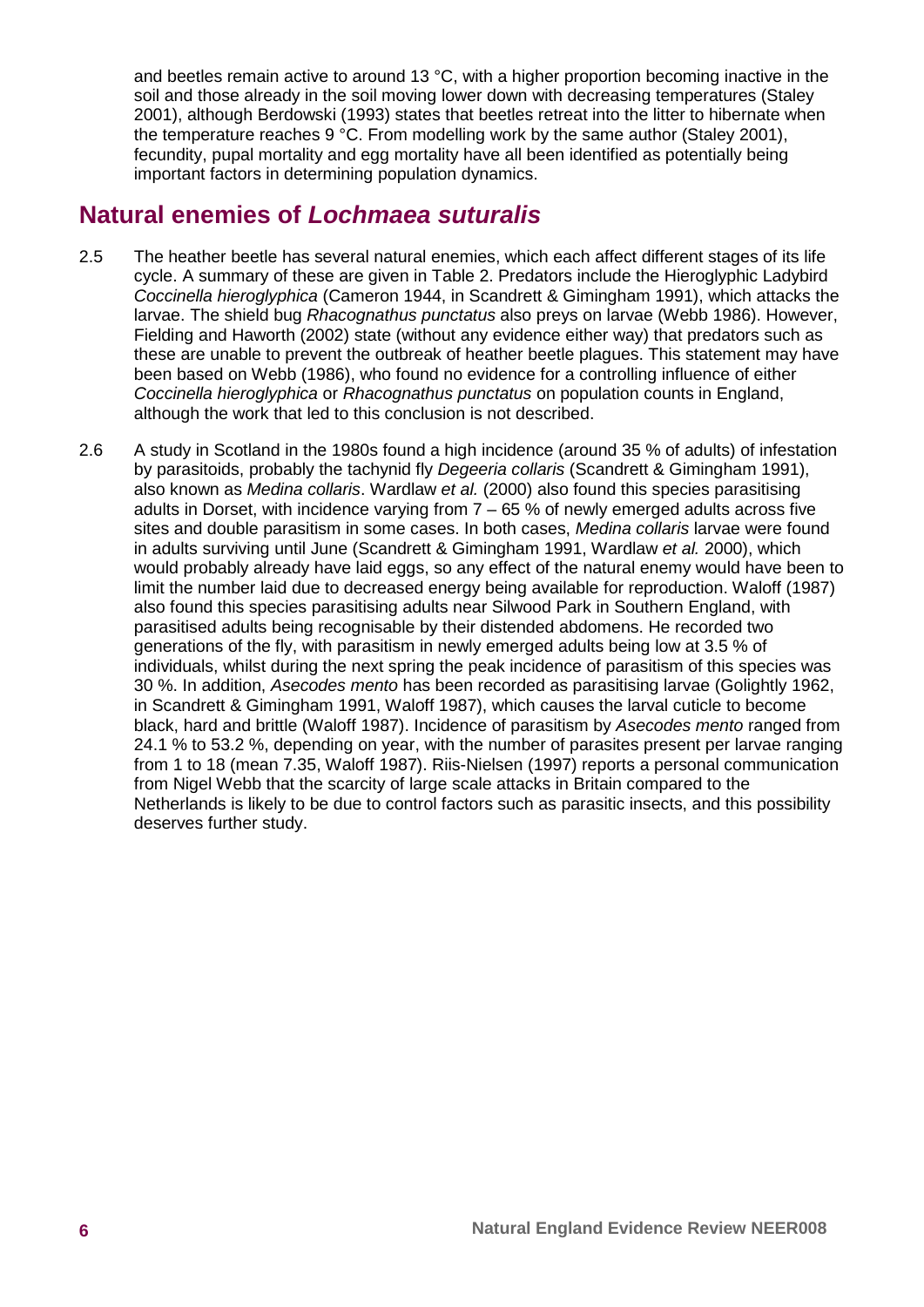**Table 2** Natural enemies of heather beetle (not including enemies within its introduced range)

| <b>Enemy</b>                                    | <b>Taxonomic</b><br>group    | Life stage<br>affected | <b>Density</b><br>dependence | <b>Reference</b>                                     |
|-------------------------------------------------|------------------------------|------------------------|------------------------------|------------------------------------------------------|
| Coccinella hieroglyphica Coleoptera             |                              | Larvae                 | N                            | Cameron 1944 Webb<br>1986                            |
| Rhacognathus<br>punctatus                       | Hemiptera                    | Larvae                 | N                            | <b>Webb 1986</b>                                     |
| Medina collaris<br>Synonym Degeeria<br>collaris | Diptera                      | <b>Adults</b>          | N                            | Scandrett & Gimingham<br>1991 Wardlaw et al.<br>2000 |
| Asecodes mento                                  | Hymenoptera                  | Larvae                 | ?                            | Golightly 1962 Waloff<br>1987                        |
| Unknown<br>microspodirian                       | Microsporidia<br>(Eukaryote) | <b>Not</b><br>recorded | ?                            | Peterson et al. 2004<br>Fowler et al. 2010           |
| Beauvaria bassiana                              | <b>Fungus</b>                | Adults and<br>Larvae   | Y                            | Brunsting 1982 Webb<br>1986                          |
| <b>Black grouse</b>                             | <b>Bird</b>                  | <b>Adults</b>          | $\gamma$                     | Grimshaw 1911                                        |
| Trout                                           | <b>Fish</b>                  | <b>Adults</b>          | ?                            | Fahy 1985                                            |

- 2.7 Some heather beetles imported to New Zealand from Southern England have also been found to be infected by an unnamed microsporidian (Peterson *et al.* 2004, Fowler *et al.* 2010), with presence of the disease agent being detected in a population in Scotland as well, whilst other populations appear to be disease free (Wigley 1997). Additionally, mortality during winter and the spring dispersal phase can be caused by the fungus *Beauvaria bassiana*, which is lethal to both adults and larvae under laboratory conditions (Brunsting 1982), although this appears to be more important in the Netherlands than the UK (Webb 1986). In New Zealand, egg predation has been observed by native carabid larvae and larvae have occasionally been seen to be attacked by the pentatomid bug *Cermatulus nasalis* (Peterson *et al.* 2004).
- 2.8 *Lochmaea suturalis* may also make up part of the diet of moorland birds; Buchanan *et al.* (2006) found that leaf beetles (Chrysomelidae, to which family the heather beetle belongs) were part of the diet of a range of moorland birds. Black grouse in particular have been confirmed as having consumed them, with one blackcock being recorded with over 300 adult heather beetles in its crop (Grimshaw 1911). In addition, adult heather beetles have been identified from the guts of trout in the Irish Sea (Fahy 1985) although in these cases it is not clear how important a component of the diet the beetles are.

### **Effects of external factors**

#### **Heather age**

2.9 Earlier works stated that heather beetle was not found in younger heather (Richards 1926), although Grimshaw (1911) anecdotally records attacks in both young and older heather. This is thought to be due to a requirement for more than 50 % of the canopy to be *Calluna* (Bakema *et al.* 1994, although no evidence was given for this statement). Indeed, Marrs (1986) found that at a site in Breckland, areas with degenerate heather were more susceptible to attack than areas with mature heather. Furthermore, in areas with building or pioneer heather, only the oldest stems were killed and some younger stems survived, indicating factors at play beyond simply canopy cover. Where there is differential survival of different age classes of heather, it is unknown whether this is due to the initial infestation rate, growth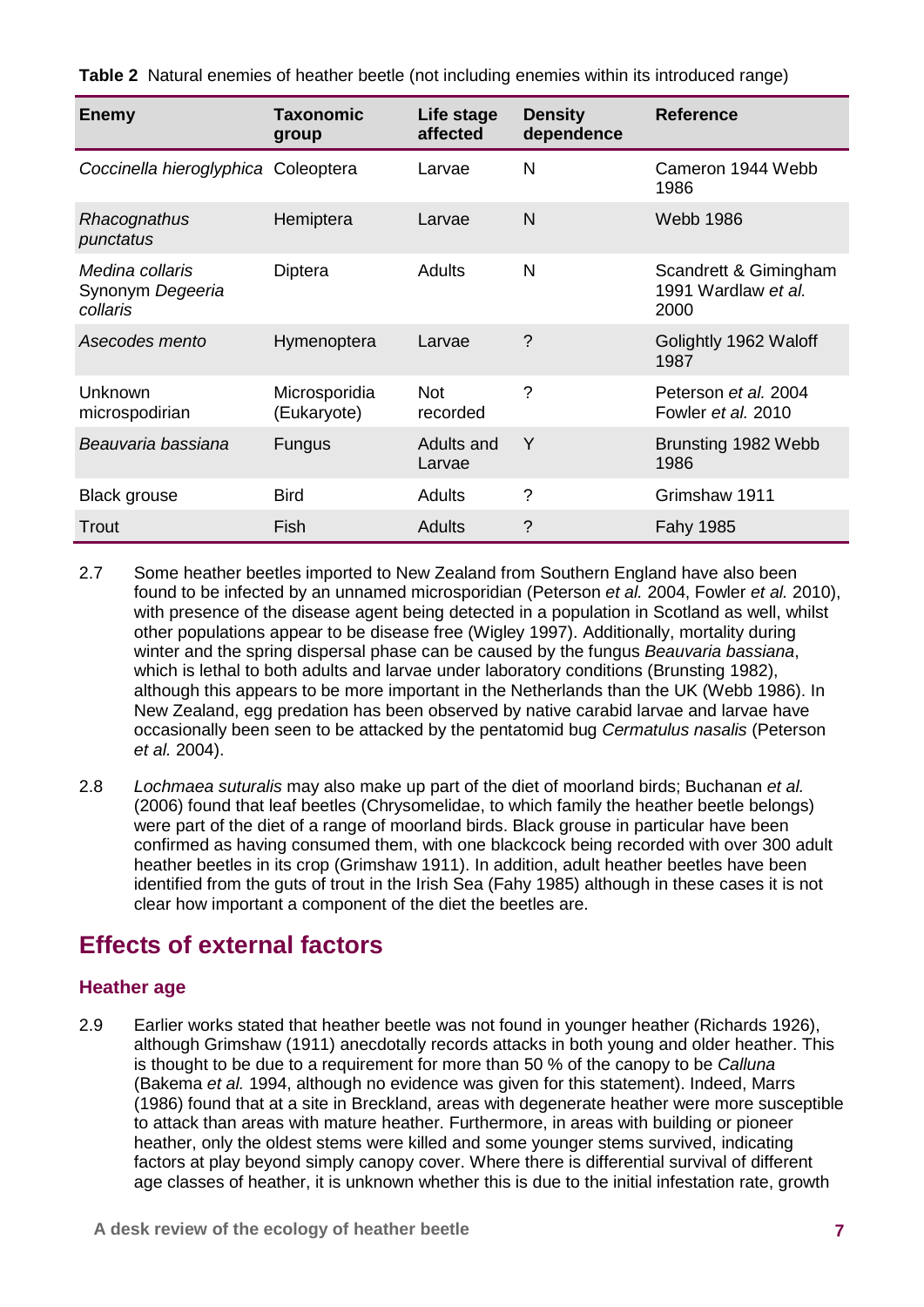and survival of larvae, or differential ability of the heather to regenerate vegetatively. More recently, infestations have been reported from pioneer heather on Danish (Riis-Nielsen 1997) and Dutch heathland (Bokdam & Gleichman 2000). In Scotland, Pakeman *et al.* (2002) found 22 reports of damage by heather beetle on very young or pioneer heather (< 5 years old) and over 30 reports of damage on heather between 6 and 10 years old. What is not clear is whether this infestation of younger heather is a new phenomenon, as Richards (1926) noted that his observations may not have been complete enough to rule out the use of pioneer and building phase plants. If it is a true pattern, we do not know why this should be the case. Richards (1926) observed that younger heather lacks the moist moss carpet found under older heather, which might be expected to negatively impact egg incubation given the requirement for humidity, but Syrett *et al.* (2000) found that heather beetles laid eggs which successfully hatched on all four substrates tested (three moss species and heather litter). Bakema *et al.* (1994) state that > 3500 kg per hectare (dry weight) of litter is needed for heather beetles to hide from drought, but they do not give evidence for this and acknowledge that there is no data to describe the relationship between amount of litter and survival.

#### **Nutrient deposition**

2.10 There is a fairly well-established link between levels of certain nutrients (particularly nitrogen) and the growth rate of *Lochmaea suturalis*. Krupa (2003) describes two studies (Van der Eerden *et al.* 1990 and 1991) which studied this but were unavailable to be assessed for quality for this review. When fed on leaves from plants exposed to  $NH<sub>3</sub>$ , the number of beetle larvae reaching the third (most injurious) instar increased with increasing exposure of the *Calluna* plants to NH3. Similarly, in field experiments, the percentage of third instar larvae shed from plants exposed to artificial rain increased with increasing  $(NH_4)_2SO_4$  concentrations (compared to second instar larvae, indicating a faster growth rate). Additionally, Brunsting & Heil (1985) found higher larval growth rates, adult weights and growth per unit of food consumed on *Calluna* plants treated with 400 kg per hectare of NPK fertiliser than on a control plot. This positive response was reduced (although still higher than the control) on the plot treated with 800 kg per hectare. Caution should be used interpreting this result as there was no replication, with only one experimental plot per treatment. In a more carefully designed experiment with slightly higher levels of replication, Power *et al.* (1998) found that mean larval growth rate and adult weight at emergence was higher when reared on *Calluna*  with higher shoot nitrogen content. However, they also included a treatment where control conditions and high nitrogen conditions were alternated, and on this treatment larval growth rate and adult weight was almost identical to the control treatment. In another relatively carefully designed experiment, Uren (1992) found increased growth rate of second instar larvae fed on plants fumigated with ammonia under laboratory conditions. However, she also found no effect of fumigation in two experiments designed to more closely replicate field conditions in the UK, where the levels of deposition were lower but continued for a longer time period. Berdowski (1993) provides some evidence (from a personal communication, so quality could not be assessed) that heather beetle mean growth rate increased during a 12 hour fumigation experiment with  $SO<sub>2</sub>$ .

#### **Climate change**

2.11 There is some suggestion that climate change may have positive effects on heather beetle grazing rates. Beier *et al.* (2000) found in a field experiment in Denmark which became infested by heather beetle that plots that were warmed or subjected to drought had a higher ratio of grazed to ungrazed *Calluna* shoots than control plots. Whilst these ratios were not significantly different, this was likely to be due to the low number of replicates within the study as the magnitude of the difference was high. However, given the uncontrolled nature of the infestation in this case, there remains the possibility that initial infestation rates were higher by chance in the treatment plots. More recently, Peňuelas *et al.* (2004), in a similar experiment with opportunistic infestation but with additional sites in Wales, The Netherlands and Spain, found that warming in particular, but also drought, led to increased grazing (measured by the % of leaves damaged). Staley (2001) also found an increase in weight per unit time at higher temperatures, particularly for larvae. Fagundez (2013) postulated that this might have been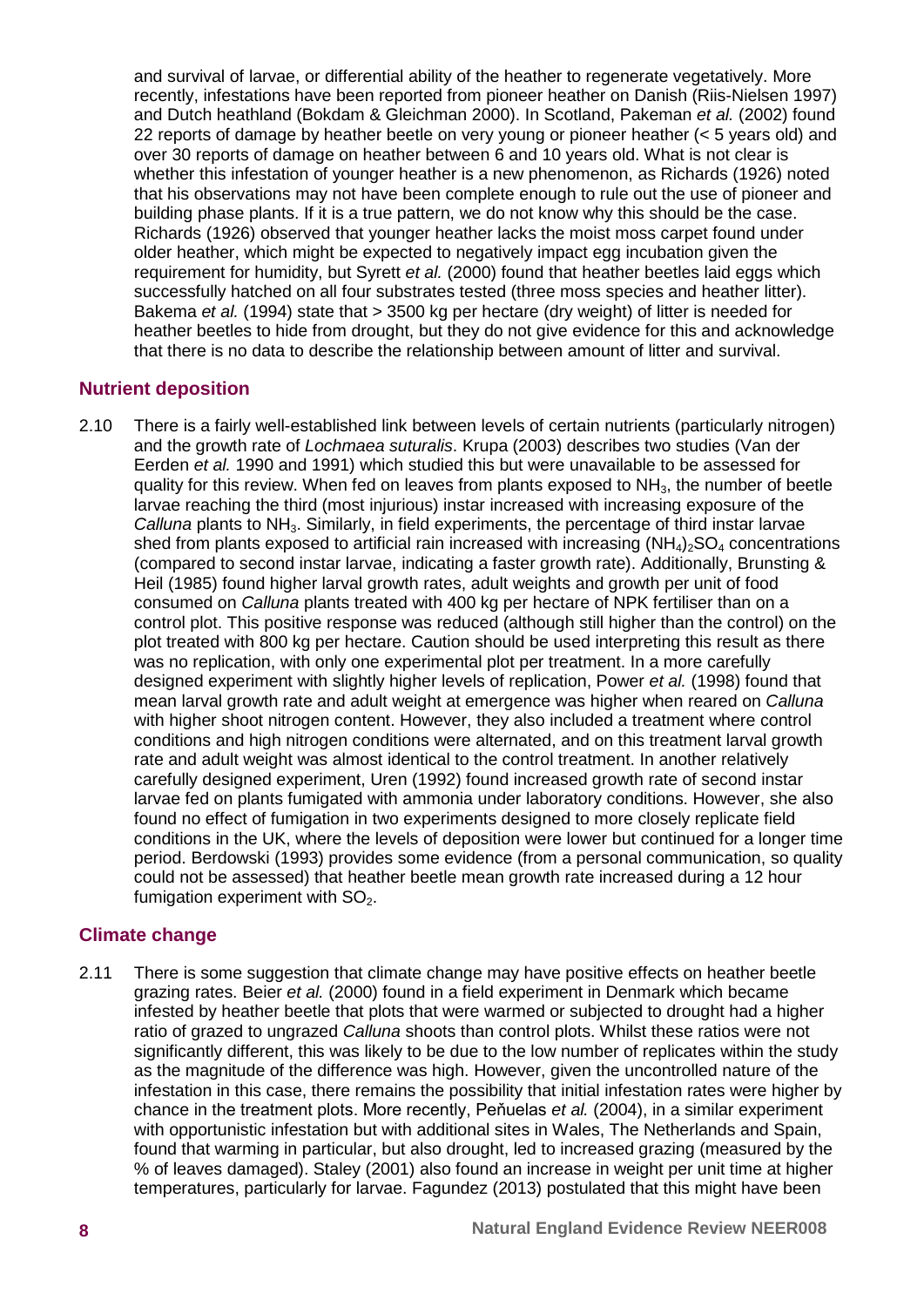due to the depletion of phenolic compounds within the leaves, which are used in defence against herbivores, but this link has yet to be made experimentally. Mean fecundity in the lab was also found to increase with temperature (up to a maximum temperature of  $25^{\circ}$ C, Staley 2001). However, a well-designed experiment in Denmark (Gladbach 2010, reported in the scientific literature as Scherber *et al.* 2013) found that larval growth and survival were significantly reduced by elevated  $CO<sub>2</sub>$  and drought. These negative effects were most apparent at week 3, which is when larvae under ambient conditions showed the fastest growth rate. Subsequent analyses of leaf carbon and nitrogen content indicated that elevated CO2 increased the C/N ratios of *Calluna vulgaris* leaves, which reduced food plant quality. Further lab analysis showed that the heather plants growing under elevated  $CO<sub>2</sub>$  contained higher concentrations of leaf tannins than those in ambient  $CO<sub>2</sub>$ , which may have increased mortality, particularly for smaller larvae (Gladbach 2010).

- 2.12 Climate change is expected to lead to increased winter survival of *Lochmaea suturalis* (Sinnaduri 2011). Although no experimental work has yet been done to quantify its environmental tolerances, Fowler *et al.* (2007) did find that heather beetle establishment in New Zealand (where it is used to control heather) was more successful at lower altitude sites and at the one successful higher altitude site there was a population crash following fluctuating winter temperatures. Because lower altitude sites are warmer, this suggests a role for temperature in survival of heather beetle. However, Staley (2001) found that adult winter survival was higher at 3 °C than at 0 °C, 6 °C or 9 °C. There has been an increasing frequency of attacks in the Netherlands since 1980, coinciding with a period of climate warming but also increased nitrogen deposition (Heil & Bobbink 1993), so the relative effects may be difficult to tease apart. Other authors have also suggested that outbreaks have become more frequent and severe in more recent years (Melber & Heimbach 1984, Berdowski 1993) and that warm dry summers favour outbreaks (Morison 1963, in Miles 1981). This would account for what Miles (1981) describes (without formal analysis) as a greater frequency of catastrophic damage in Southern England, Holland and North Germany than in Scotland. However, in coniferous forests in The Netherlands, numbers have been decreasing since the 1980s, in common with the 9 other pest beetle species found in these habitats (Moraal & Jagers op Akkerhuis 2011). This is possibly due to a move away from clear-cut monocultures, as it is in contrast to increases on Dutch heaths (Berdowski 1993). Modelling work (Staley 2001) has predicted that the currently observed pattern of population cycles, where numbers decline after an outbreak, may change with increasing temperatures. At low levels of temperature increase (up to 4 °C), the decline in numbers is predicted to take longer, and above 4 °C an increase in population size is predicted.
- 2.13 Climate change may also affect the natural enemies of heather beetle. Wardlaw *et al.* (2000) found that both larval development time and pupal senescence of *Medina collaris* were affected by temperature. Survival from pupa to adult decreased from 87 % at 15 °C to 25 % at 24 °C and the duration of their adult life was also temperature dependent. If temperature warming has a negative effect on this natural enemy, then it is possible that warmer temperatures could lead to release of heather beetle from parasitism.
- 2.14 Some lessons can be learned from the failure of heather beetle to establish as a biocontrol agent in many areas of New Zealand. Fowler *et al.* (2010) highlighted very low organic nitrogen levels (around 1 % dry weight) in some areas of New Zealand as a possible contributory factor to poor establishment, possibly due to an interaction between body size and winter survival and fecundity (Fowler *et al.* 2007). An increased occurrence of warm periods in winter and spring at the Tongariro National Park is thought to have led to premature emergence of overwintering adults from diapause (Gerard *et al.* 2010), suggesting that more variable weather may in fact lead to fewer outbreaks (although there is only anecdotal evidence for this). However, failure to establish is likely to be partly due to severe bottlenecking since all the introduced individuals are descended from only two females collected in Northern England (Gerard *et al.* 2013).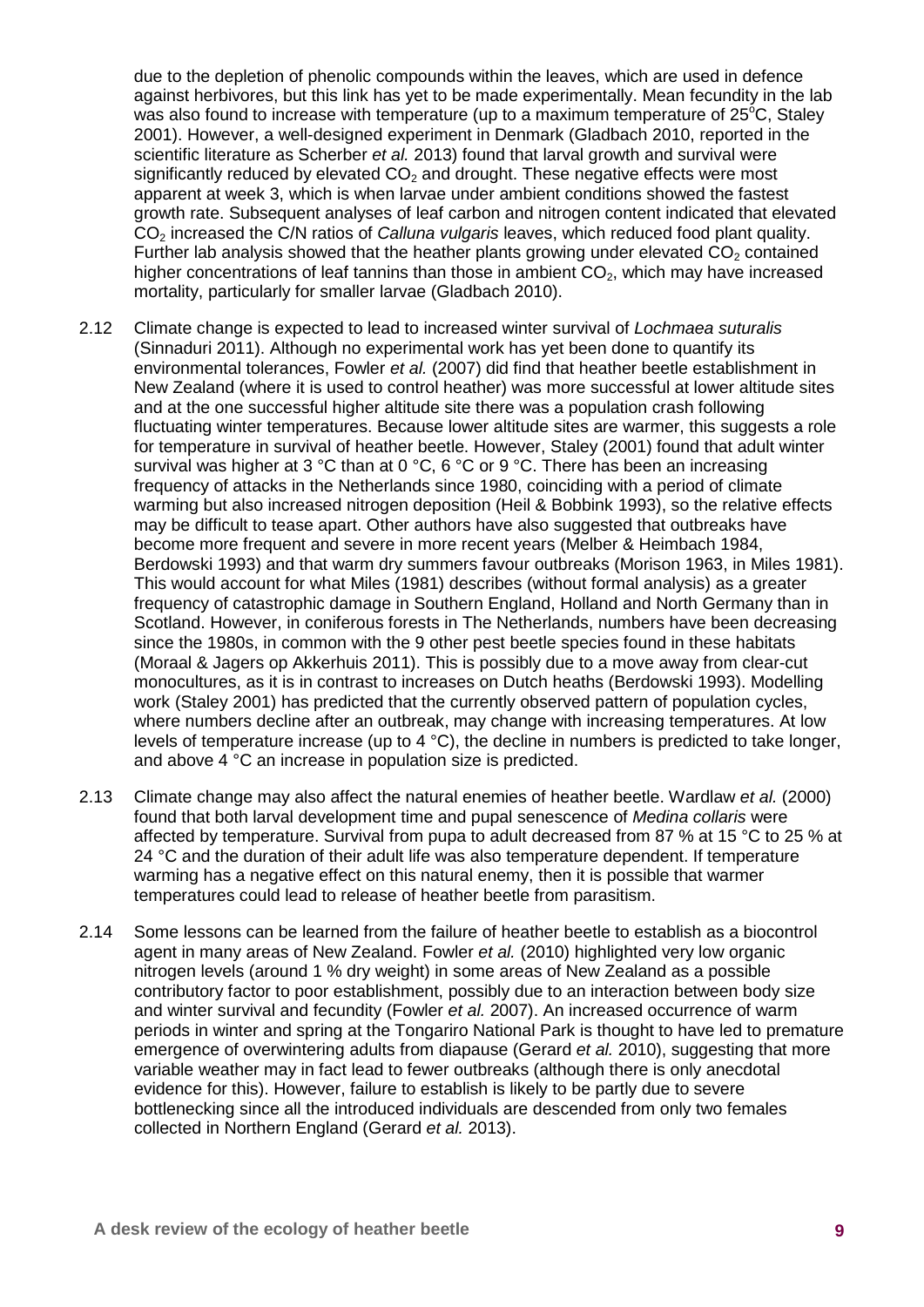# **3 Density and dependence**

- 3.1 Many processes appear to be density independent in heather beetles, for example, Scandrett and Gimingham (1991) found a density independent female biased sex ratio, with parasitism (probably by *Medina collaris*) that was neither sex-biased nor density dependent. There are very few reports of density dependent processes occurring in populations of heather beetles. Brunsting (1982) described an outbreak in the Netherlands, and found that during dispersal a "front' develops of high densities (2000 per  $m^2$ ) at the edge of the previous year's focus, where damage had occurred in the previous summer and autumn. Beetles then dispersed by flight and colonised the area surrounding this focus relatively evenly, although there was high mortality (285 corpses per m<sup>2</sup>) due to the fungus *Beauveria bassiana*. There were also fewer eggs and higher larval mortality in the former front due to this fungus. In this area the heather coverage recovered over time, rather than being replaced by wavy hair grass *Deschampsia flexuosa* (see Figure 2). However, Scandrett & Gimingham (1991) only observed *Beauveria bassiana* in a maximum of 8.3 % of the adult population, so this fungus does not appear to have the same importance in Scotland, although this was based on a small number of sites.
- 3.2 Webb (1986) also noted that beetles may swarm in years when they are abundant. Dispersal can cause mortality directly if individuals do not land on a suitable food source (Blankwaardt 1968, cited in Rosenburgh & Marrs 2010). However, in New Zealand it has been observed that lack of food is not the primary cause of population collapses, as plenty of heather is usually available nearby (Peterson *et al.* 2004). In laboratory experiments, larvae have been shown to migrate as the heather sprig they were feeding on became depleted, but never further than the nearest fresh sprig (Scandrett & Gimingham 1991).



**Figure 2** Population density (on a relative scale) and the dispersion pattern of *Lochmaea suturalis* on the Dutch heathland area Oud Reemsterveld in relation to vegetation damage at four time periods. Distance from focus refers to a transect through dry heath vegetation from the initial location of the outbreak (From Berdowski 1993).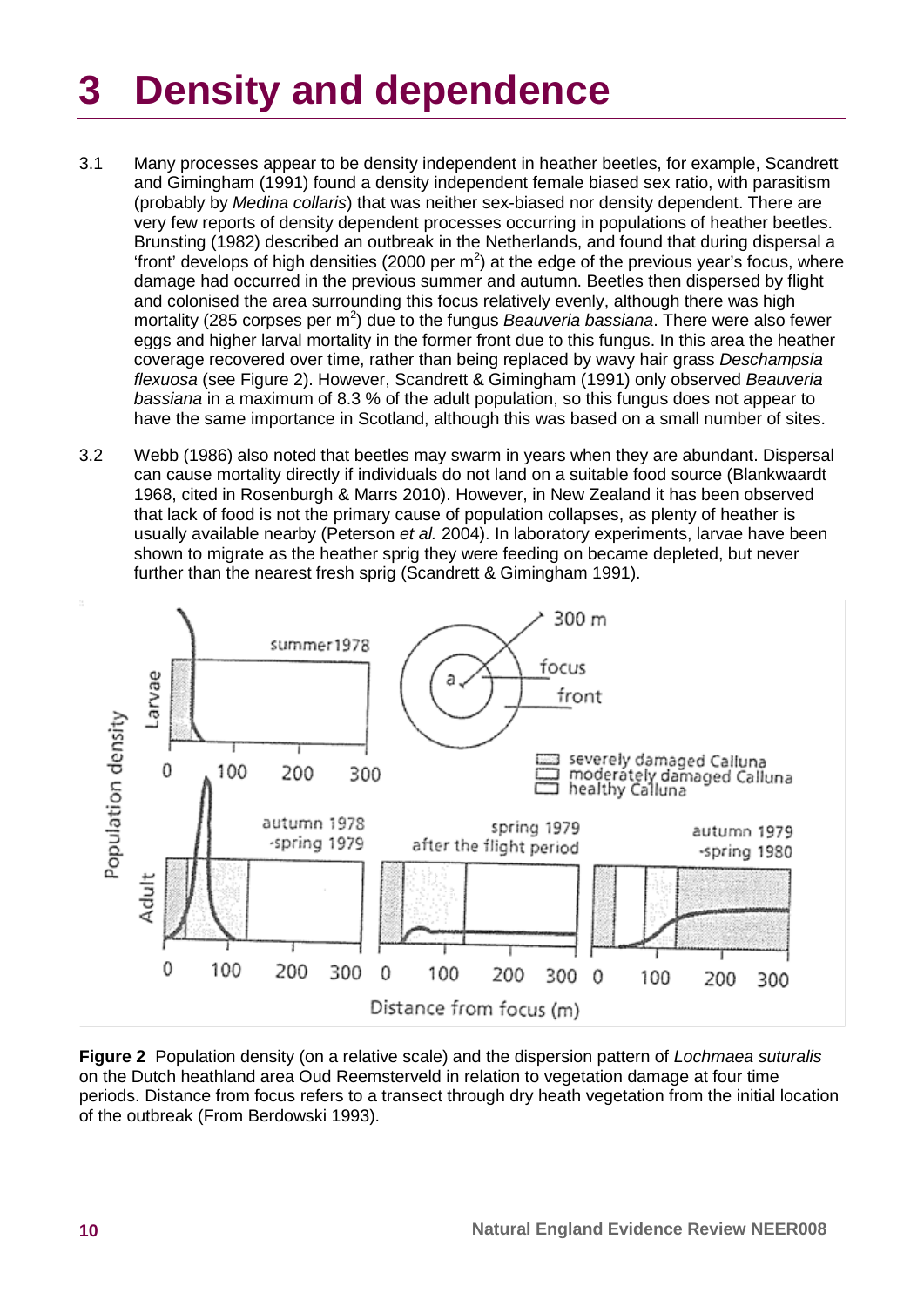## **4 Behavioural responses to threats**

- 4.1 Several authors state that heather beetle larvae have a habit of dropping to the ground at the first sign of disturbance (for example, Taylor 1996, Laurie 2013). However, it is not clear whether these are repeating anecdotes from each other or whether these statements are based on observations in the field. There is also no information as to whether this is true for all types of disturbance, or more or less likely at different stages within the life cycle. Another unknown is whether heather beetles have any behavioural responses to the natural enemies mentioned in the previous section.
- 4.2 A shortage of food (as might occur for adults emerging in an area where an outbreak occurred in the previous year, and which could be considered a threat to survival) has been found to encourage flight. Beetles kept without food for 12 days in laboratory conditions flew frequently, whereas those that were fed rarely flew (Van Schaick Zillesen & Brunsting 1983). The same authors also found that lack of food delayed the onset of oviposition and the related breakdown of flight muscles in females. In combination, these responses would be expected to maximise the chances of beetles dispersing away from areas where the heather has already been depleted to an area with enough food for the next generation of larvae. Riis-Nielsen (1997) hypothesised that, when faced with a shortage of food, larvae will pupate earlier, whilst when food availability is high they will continue to grow and reach a higher weight before pupation. Again this deserves further study, as heavier individuals would be expected to be more likely to survive the winter and would also be expected to be more fecund in the subsequent spring.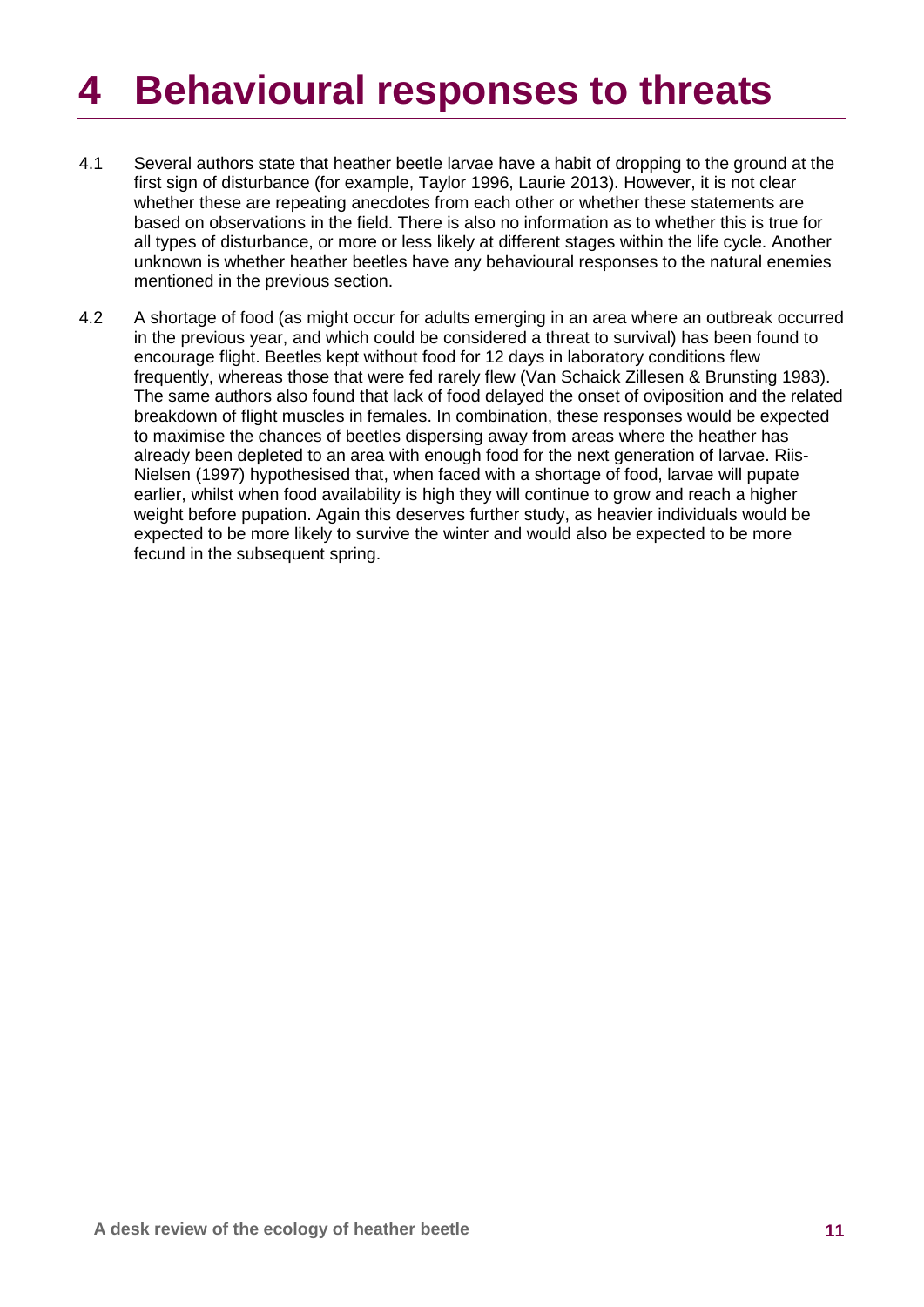### **Damage to heather**

5.1 Consumption of heather in outbreak areas can exceed that of sheep at normal (0.8 per hectare) stocking rates (Brunsting 1982). Heather beetles damage heather both directly, by consuming the leaves, and indirectly via the physiological consequences of leaf damage due to their habit of scraping and fraying leaves, shredding the protective layer and causing dehydration (Laurie 2013). This latter mechanism in particular can lead to plant death (Pakeman *et al.* 2002). De Smidt *et al.* (1984, cited in Berdowski 1993) found that mimicking heather beetle damage to leaves resulted in increased water loss due to transpiration. This effect disappeared within two days, and Berdowski *et al.* (1985, cited in Berdowski 1993) found that as leaf removal results in less leaf area for the same water supply, healthy plants actually have more negative water potential in the long run. There is some evidence from an experiment with a low number of replicates to suggest that evapotranspiration is reduced after an outbreak (Ladekarl *et al.* 2001). This is presumably due to a lower surface area of leaves, although it is also possible that dead heather on the soil surface may act as a barrier to evapotranspiration. Part defoliation has been found to result in increased rates of photosynthesis in the remaining leaves, although this does not compensate fully for the losses caused by having a lower surface area to photosynthesise (Berdowski 1987, cited in Berdowski 1993). In the longer term, leaf damage and loss leads to less build-up of carbohydrate reserves in the fine roots and correspondingly lower weights of these, which could affect plant performance in the growing season following an outbreak (Berdowski 1993). However, no research has been carried out to date to quantify whether plants of different age classes, under different environmental conditions, will die or recover given a certain amount of defoliation.

### **Factors affecting the severity of damage**

- 5.2 A variety of factors could affect the severity of damage by heather beetle outbreaks. Staley (2001), reanalysing historical data, found a negative relationship between altitude and damage in 1959, which suggests a role of temperature since this decreases with altitude. Webb (1987, pers comm in Waloff 1987) observed that outbreaks in the Dorset Heaths seemed to coincide with absence of parasitoids in heather beetle larvae, but this was not tested formally.
- 5.3 There is some evidence from field experiments to suggest that nitrogen fertilisation can lead to higher numbers and more severe damage by heather beetles. Heil and Diemont (1983) found higher abundances in older heather that was fertilised, although this was more of an observation than an experimental result and they did not test the relationship statistically. Cuesta *et al.* (2008) similarly found higher abundances of larvae in pitfalls placed within fertilised plots than unfertilised controls. This was statistically significant on a short timescale, although pitfall traps just 5 m apart appear to have been used as independent replicates in their statistical analysis, which is not good practise. Over a longer timescale (15 months), although there were more larvae on the fertilised plots, this difference was no longer significant. McNeill *et al.* (1988, reported in Berdowski 1993) found an increasing grazing pressure of herbivorous insects, including heather beetles, with increasing fertiliser supply on several British sites, with the largest proportional increase on mature heather. Bobbink *et al.* (2003) cited three further sources, two from Denmark and one from the UK, which apparently all found more severe damage to *Calluna* in nitrogen-fertilised vegetation. However, none of the sources they cited are from the peer-reviewed literature and they are not readily available, so it has not been possible to assess their quality. Cawley (2000, reported in Price 2003) found significantly heavier damage in plots in the UK fertilised with 60 and 120 kg per hectare of ammonium nitrate compared to 20 kg per hectare and control areas. However, Wilson (2003), in subsequent experiments on the same plots, discovered that during the second year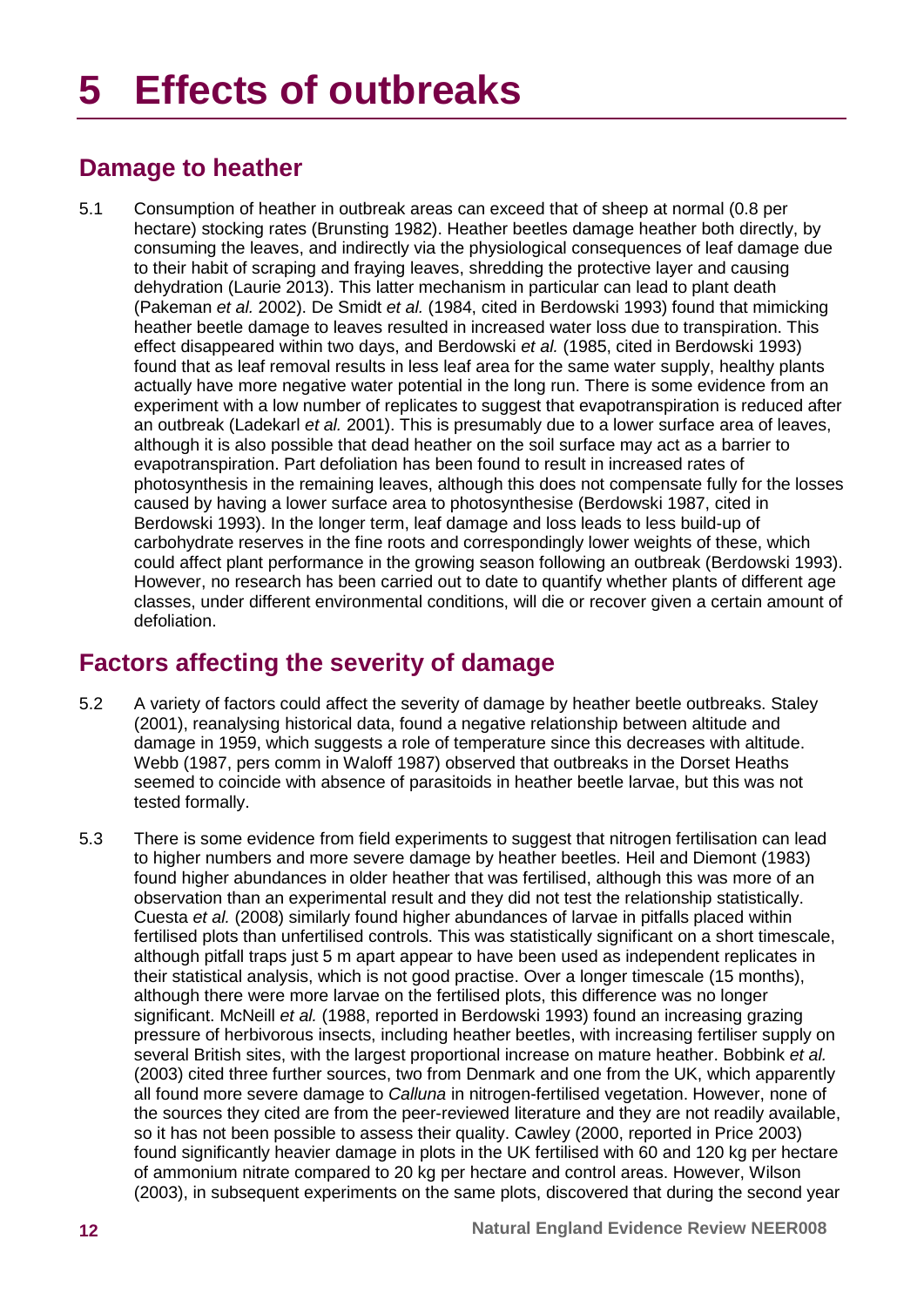of the infestation there was less damage than in the previous year on the high nitrogen plot and the differences observed were no longer significant. In Denmark, Riis-Nielsen (1997) found more damage on more heavily fertilised plots at one site, with another site having equally severe damage on all plots (including controls), but higher abundances of adults being trapped by emergence traps in the plots with higher levels of fertilisation. However, the levels of replication in this study were fairly low and it appears that replicates from the same plot were considered to be independent measurements in the statistical analyses, highlighting a potential problem with pseudoreplication. Lastly, Power *et al.* (1998) found that feeding beetles with shoots containing a higher nitrogen content led to faster development and higher adult weights, which would be expected to increase survival rates since exposure to predators and parasites is minimised by shorter development time, and higher body weight would be expected to result in increased winter survival as well as higher fecundity the following spring. Dise *et al.* (2011) claimed that there is a clear link between nitrogen deposition and the frequency and severity of heather beetle attack on dry lowland heaths, but the evidence they cite in their review is only that which is mentioned here, most of which is based on studies with limited geographical extent or low levels of replication. Others have claimed that damage is especially severe on wetter habitats (Allen *et al.* 2004), although with no experimental work to back up these claims.

### **Physical effects of heather damage**

- 5.4 As well as potentially being influenced by the nutrient status of plants, outbreaks can change the nutrient balance of the soils they occur on. Although not directly involving heather beetles, Chapman *et al.* (1989) found that death of heather in Dorset following the summer drought of 1976 resulted in enhanced levels of phosphate and other nutrients in drainage waters, and hypothesized that similar results might be expected following heather death caused by infestations of *Lochmaea suturalis*. At a site in the Netherlands, infestation led to increased mobilisation of dissolved organic carbon and nitrogen from the organic soil layer (Beier *et al.* 2004) but not below the root zone. In Denmark, an outbreak was found to lead to a decrease in the ability of *Calluna* to immobilise NH<sub>4</sub>+, resulting in net ammonification (Kristensen & McCarty 1999) although this experiment involved pseudoreplication and had only 4 true plots, one with each treatment. In the same system, Nielsen *et al.* (2000) found that an outbreak led to approximately double the leaching of soluble organic matter below the mor layer, regardless of the level of fertilisation. Nitrate, ammonium and aluminium leaching also all increased after the attack. All these effects were seen after a time lag of two years, with no increase immediately following the outbreak. Brunsting (1982) found that the amount of nitrogen returned to the soil via faeces and corpses in a Dutch site was of the same order of magnitude as the yearly deposition from the air. Increased nitrogen and phosphorus has been shown to increase the growth rate of *Molinia* more than *Calluna* (Heil & Bruggink, 1987), so that release of nutrients caused by heather beetle infestation could result in a competitive advantage for this grass species. Increased phosphorus availability has also been linked to invasion by *Betula* scrub (Manning *et al.* 2006), and such invasions have been observed in Breckland where *Calluna* death due to both drought and infestation was most severe (Marrs 1986). Low levels of nitrogen application can result in large positive effects on the growth and flowering of *Calluna* in the short-term (Uren *et al.* 1997), and at this site grasses were not present so there was no other species to out-compete the heather.
- 5.5 Changes in vegetation structure following heather beetle attack have been found to increase the amount of Photosynthetically Active Radiation reaching ground level from 8 % in intact vegetation to 27 % in infested vegetation (Berdowski 1993). Work from Denmark, The Netherlands and Norway has shown that once the canopy has been opened following infestation, grasses such as *Deschampsia flexuosa* and *Molinia caerulea* can invade (Beier *et al.* 2004, Berdowski 1987, Berendse 1990, Berendse *et al.* 1994, Bobbink *et al.* 1998, Bobbink *et al.* 2003, Bokdam 2001, Heil & Bobbink 1993). Although there is a high level of agreement between these studies, one is a modelling exercise, many involved relatively few replicates, several were performed on the same sites and some remain unpublished, so it is unknown to what extent this is a more general phenomenon. The dispersal rate of many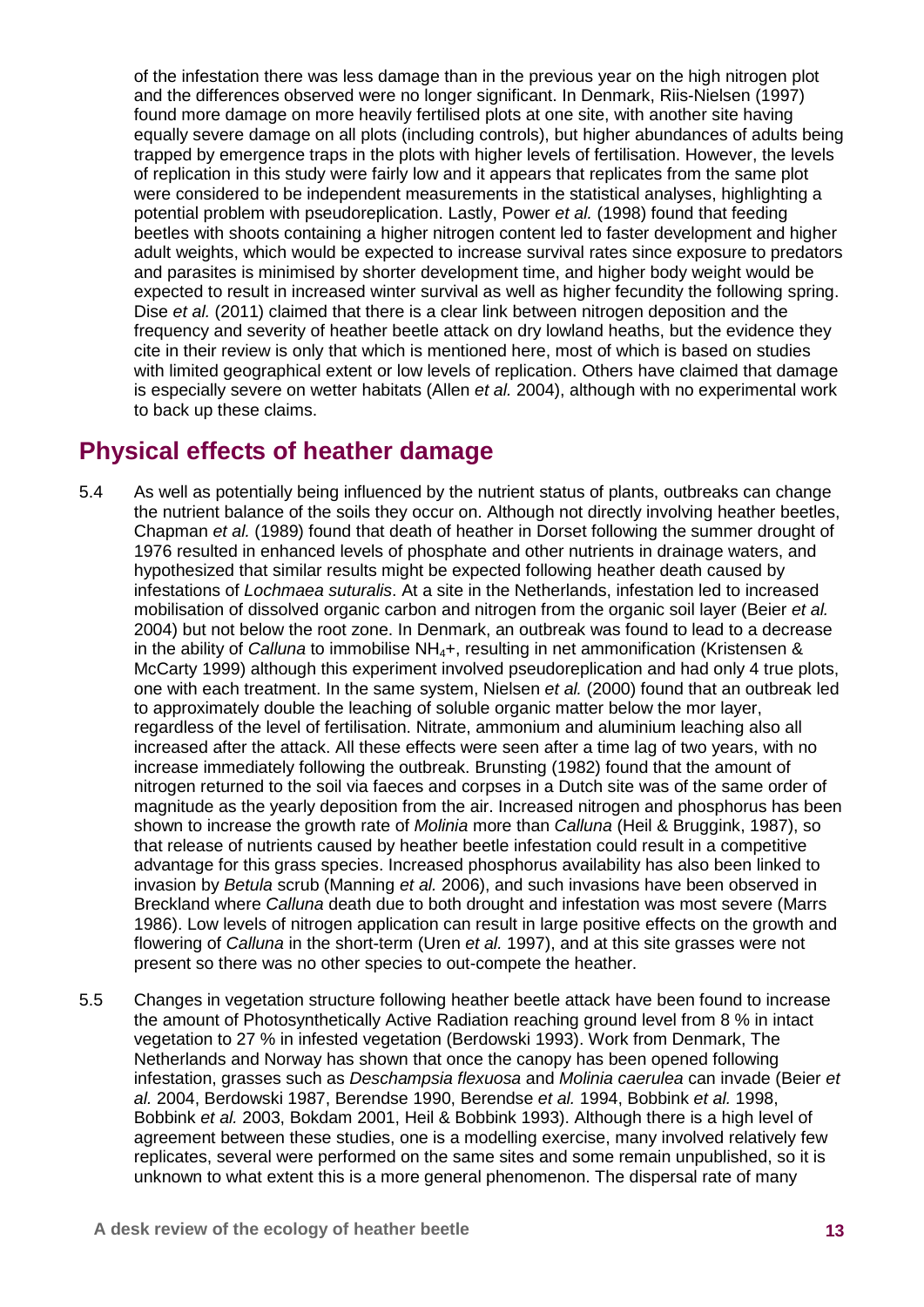moorland grasses is low (3-5 m for *Deschampsia flexuosa*, De Smidt 1985, cited in Berdowski 1993) and likelihood of conversion to grass-dominated vegetation following infestation is strongly affected by the neighbouring presence of grass species (Berdowski 1987, see also Diemont & Heil 1984 for an observational study), although the extent of heather beetle damage could also be a factor (Berdowski 1993). Similar increases in *Deschampsia flexuosa* were observed following an outbreak in England (Cawley 2000), although they were temporary in nature as the coverage of *Calluna* increased again in the following three years despite a lack of management of the affected area (Wilson 2003). In Scotland, Scandrett and Gimingham (1991) found that decreased *Calluna* cover following an outbreak led to increases in *Sphagnum plumulosum* and *Hypnum jutlandicum*, although again there was no real replication in this study. There was no evidence of an increase in grass cover, which they attributed to lower nutrient status, lower pH, poor drainage and the different climate experienced in Scotland compared to the studies mentioned above. Using simulation models including a stochastic chance of heather beetle outbreak, Ashmore and Terry (2007) showed that historical management was more important than historical nitrogen deposition in determining the balance of heather and grass species on four lowland heaths in England.

### **Economic effects of heather damage**

5.6 Morison (1963, cited in Waloff 1987) claimed that grouse will desert a badly attacked moor. The loss of heather associated with heather beetle outbreaks has more recently been cited as a likely pressure on red grouse in Ireland (Allen *et al.* 2004) and indeed the economic impact of outbreaks in Scotland has been estimated at 0.7 - 3.1 % (depending on assumptions used in calculations) of grouse-related revenue and 0.2 - 0.7 % of deer-related revenue (Pakeman *et al.* 2002). On the Langholm Moor demonstration project, a high grass to heather ratio resulted in lower survival of red grouse broods, and distance to mature heather showed a negative trend with brood survival (Hazelwood 2013). If infestation leads to invasion of the heather canopy by grasses (see above), this could result in lower survival and therefore abundances of red grouse in the longer term as well. However, black grouse have been shown to use heather beetles as a food source (Grimshaw 1911) and if red grouse could do the same then it is possible the negative effect of loss of heather could be offset by the availability of a new, high protein food source. The loss of *Calluna* in flower could also reduce heather honey production and van der Spek (2012) recommended avoiding placing hives in areas with low flowering due to beetle attack because of the potential effects of honeybees on wild bees, although the economic effects of this have not yet been calculated (Rosenburgh & Marrs 2010).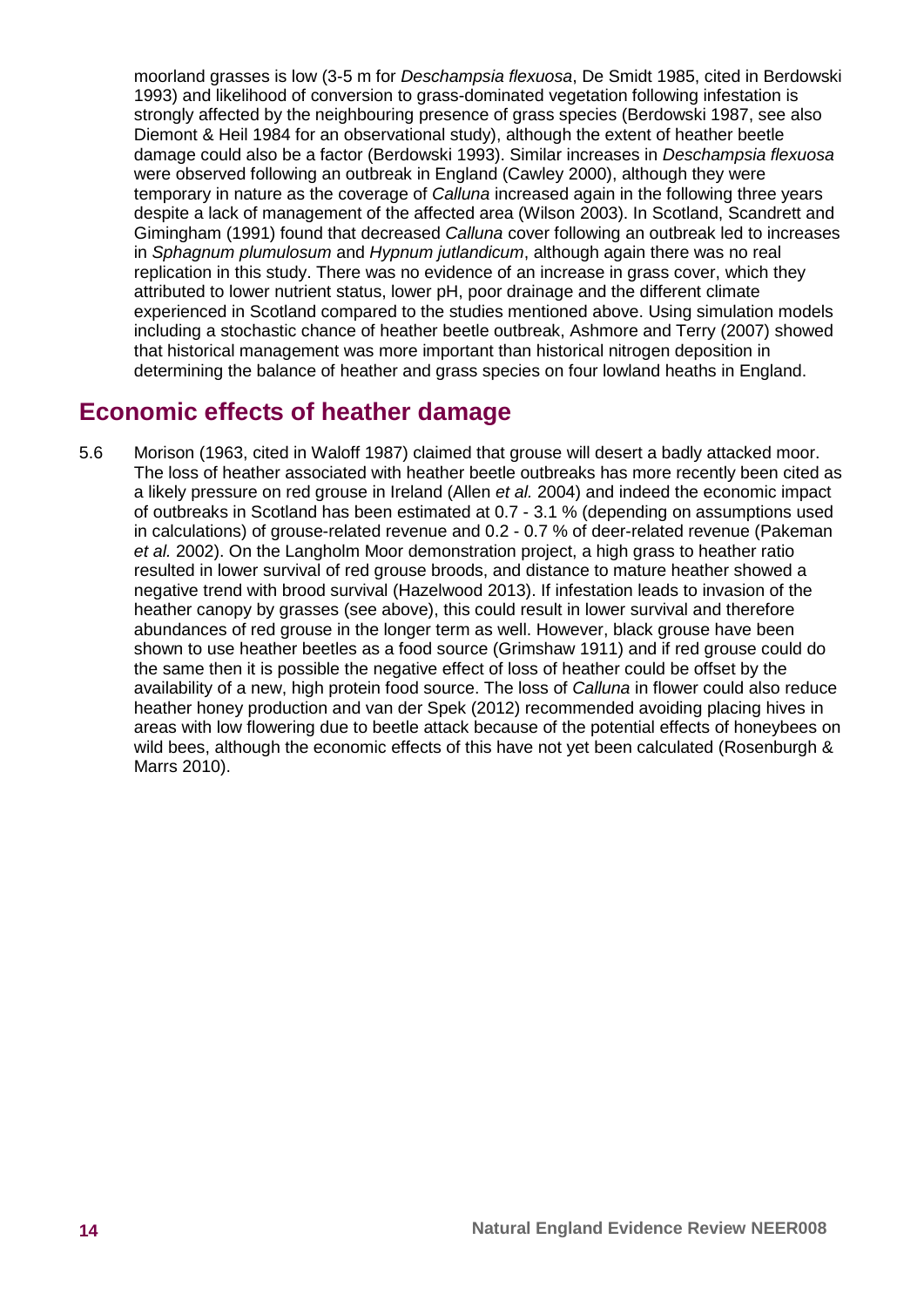# **6 Knowledge gaps**

- 6.1 Much of the work done on the heather beetle consists of opportunistic or observational studies, with very few controlled experiments. Some of the more reliable quantitative work has been completed in recent decades by PhD students, (for example, Gladbach 2010, Staley 2001, Uren 1999) and much of this work has never been formally published. Although a substantial amount of fieldwork has been completed in the UK in recent years (for example, O'Hanrahan 2005, MacGillivray 2004), very little attention has been paid to proper experimental design in many cases, and there have been few attempts to carry out formal data analysis. Many of the studies that have been carried out in the past in the field involve very low levels of replication (for example, Beier *et al.* 2004, Bokdam 2001) and many published sources come from the same field sites (for example, Kristensen & McCarty 1999, Ladekarl *et al.* 2001, Nielsen *et al.* 2000) and so proper statistical analysis of the data is not possible.
- 6.2 We currently do not know what causes a natural population of heather beetles to rapidly increase in size, leading to an outbreak (Rosenburgh & Marrs 2010). Melber and Heimbach (1984) state (rather specifically) that outbreaks can be expected if there are 3 years with more than 43 days during the period of larval development with more than 0.1 mm of precipitation. Cameron *et al.* (1944) stated that abnormally dry weather during oviposition in spring and early summer is unfavourable for oviposition and egg development. However, both these sources were only available as abstracts and therefore their quality has not been assessed. Nielsen (1986) also found a relationship between wet weather from May to July and outbreaks, although this was not assessed statistically and he did find that at five sites outbreaks coincided with a very dry period for the entirety of April to October.
- 6.3 We also do not know what causes outbreaks to end. Of particular importance, very little is known about the relationship between heather beetle and its natural enemies. For example, despite the UK ladybird survey stating that numbers of the hieroglyphic ladybird vary year on year according to the availability of heather beetle (**[UK ladybird survey hieroglyphic](http://www.ladybird-survey.org/species_desc.aspx?species=6455%2059602)  [ladybird](http://www.ladybird-survey.org/species_desc.aspx?species=6455%2059602)**) there do not appear to be any articles published in the scientific literature that examine how predators, parasites and pathogens affect population densities. Berdowski (1993) states that outbreaks can be ended by lack of food, fungal or parasite infestation of the beetles or unfavourable weather conditions, but unfortunately the sources he cited for this information were not available and so cannot be assessed for quality. In New Zealand, lack of food has not been found to be a factor as yet, because populations have declined even in the presence of plentiful supplies of *Calluna* (Peterson *et al.* 2004).
- 6.4 Rosenburgh & Marrs (2010) also highlighted further knowledge gaps, stating that there is no information currently available on the relative risk of different areas of the UK. This risk encompasses;
	- 1) the chance of an outbreak occurring;
	- 2) the percentage of the vegetation that is impacted if an outbreak does occur; and
	- 3) the likelihood that heather will recover following attack.
- 6.5 The role of geographical location, climate, weather, atmospheric pollution and management as both prevention and cure is largely unknown. Current work is underway in what might be called a citizen science project to attempt to map all known outbreaks within the UK each year (**[Google maps heather beetle records 2013](https://maps.google.co.uk/maps/ms?ie=UTF8&oe=UTF8&msa=0&msid=202067322689960837063.0004da1538a718d7acd23)**), and if properly analysed this information could provide a good starting point in understanding the relative risk of different areas.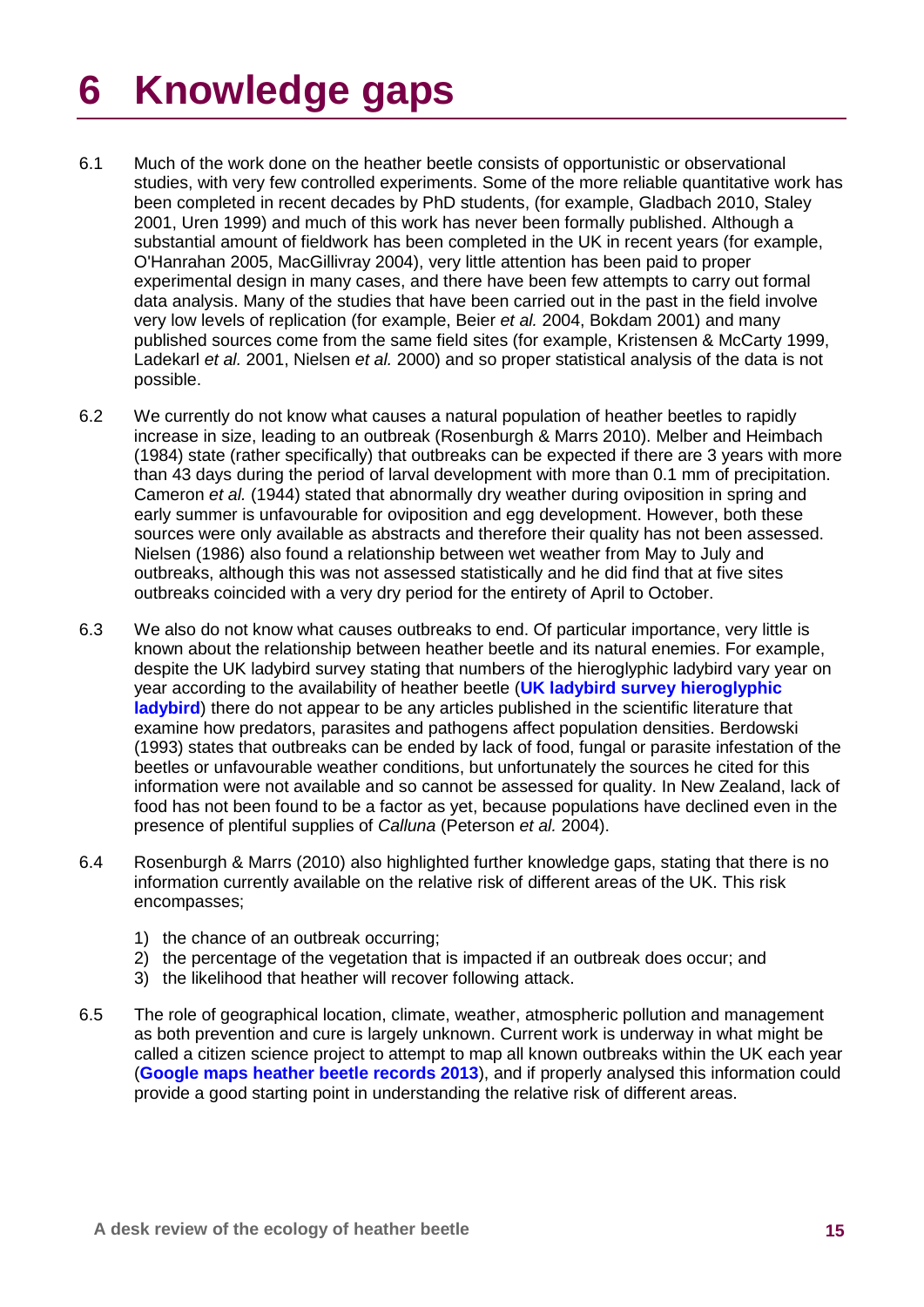## **Recommendations for future studies**

- Assessment of behavioural responses to threats, specifically to test whether beetles pupate earlier in response to lack of food and the extent to which this affects overwintering survival and subsequent fecundity.
- Inclusion of control plots in any subsequent field studies, and control groups in any laboratory studies.
- Laboratory/controlled field studies to determine the effects of raised temperature and changes in humidity on survival and fecundity.
- Assessment of the impact of natural enemies on survival and fecundity.
- Controlled field studies to determine the importance of wet flushes and moss cover in the reproductive cycle.
- A combination of laboratory preference tests and controlled field studies to determine preferences and ability to feed on heather plants of different ages.
- Determination of the importance of heather beetles as food source for grouse and any associated economic effects of this.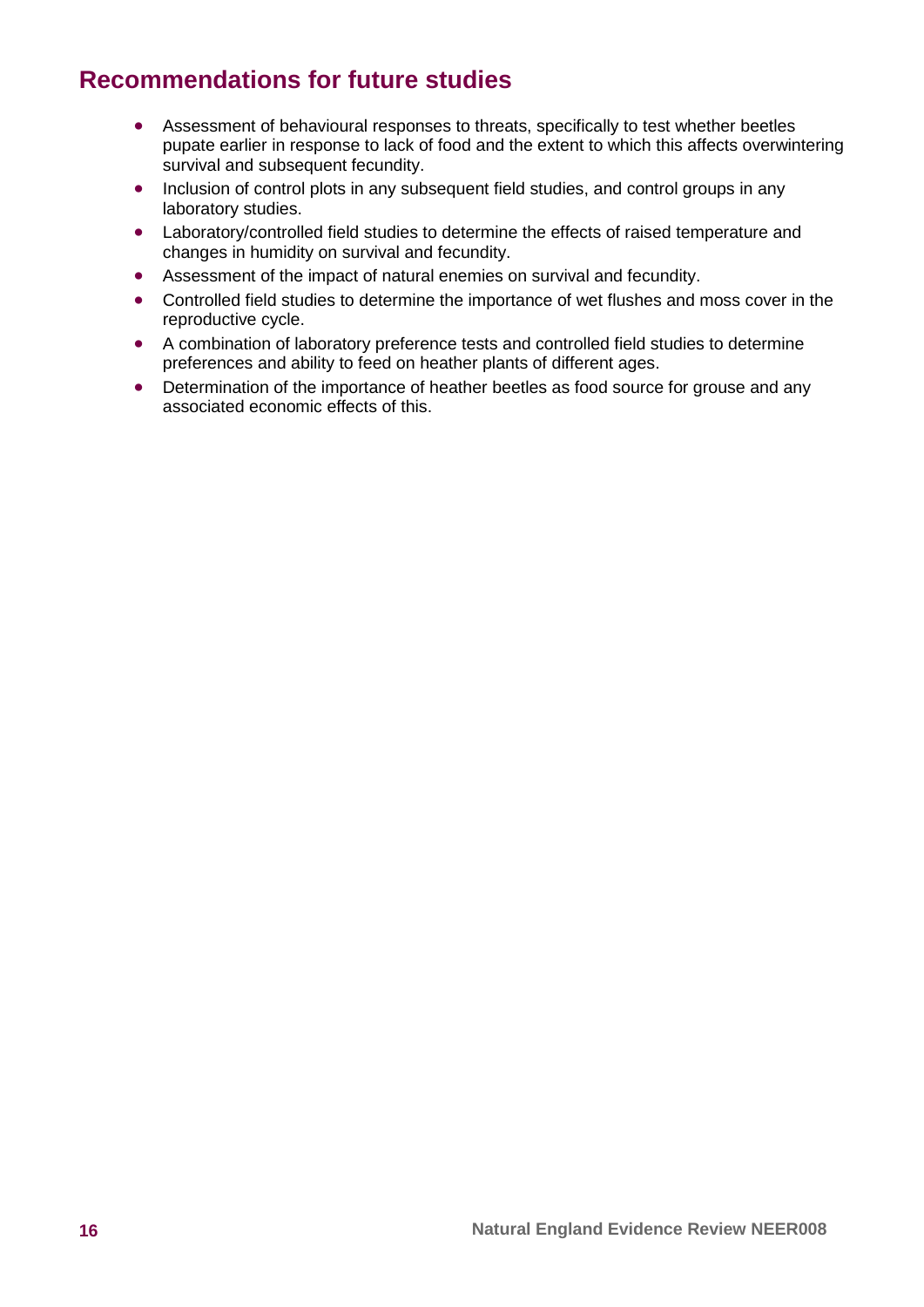## **7 References**

Allen, D. A., Mellon, C. & Mawhinney, K. 2004. *The Status of Red Grouse in Northern Ireland* 2004. EHS Contract Ref: S 986403.

Amundsen, E. 2012. *Effects of disturbance on biological diversity of beetles (Coleoptera) in the field layer: A comparison between power-line corridors and closed-canopy forests*. Masters Thesis, Norwegian University of Life Sciences.

Ashmore, M. & Terry, A. 2007. *Modelling of long-term responses of heathlands to N deposition. Task 18 In: UKREATE (2007) Terrestrial Umbrella: Effects of Eutrophication and Acidification on Terrestrial Ecosystems*. CEH Contract Report. Defra Contract No. CPEA 18.

Bakema, A. H. *et al*. 1994. *HEATHSOL: A heathland competition model*. National Institute of public health and environmental protection, Bilthoven, the Netherlands.

Beier, C., Schmidt, I. K. & Kristensen, H. L. 2004. Effects of climate and ecosystem disturbances on biogeochemical cycling in a semi-natural terrestrial ecosystem. *Water, air and soil pollution: Focus, 4*, 191-206.

Beier, C. *et al*. 2000. *Climate Driven Changes in the Functioning of Heath and Moorland Ecosystems Results after first growing season and mid term status report*. Risø National Laboratory, Roskilde, Denmark.

Berdowski, J. J. M. 1993. The effect of external stress and disturbance factors on Calluna-dominated heathland vegetation. pp. 85-124 in *Heathlands: patterns and processes in a changing environment* eds. R Aerts & G. W. Heil. Dordrecht, Boston.

Berdowski, J. J. M. 1987. Transition from heathland to grassland initiated by the heather beetle. *Vegetatio 72*, 167-173.

Berendse, F. 1990. Organic matter accumulation and nitrogen mineralisation during secondary succession in heathland ecosystems. *Journal of Ecology* 78, 413-427.

Berendse, F., Schmitz, M. & de Visser, W. 1994. Experimental manipulation of succession in heathland ecosystems. *Oecologia* 100, 38-44.

Bobbink, R., Hornung, M. & Roelofs, J. G. M. 1998. The effects of air-borne nitrogen pollutants on species diversity in natural and semi-natural European vegetation. *Journal of Ecology* 86, 717-738.

Bokdam, J. 2001. Effects of browsing and grazing on cyclic succession in nutrient-limited ecosystems. *Journal of Vegetation Science 12*, 875-886.

Bokdam, J. & Gleichman, J. M. 2000. Effects of grazing by free-ranging cattle on vegetation dynamics in a continental north-west European heathland. *Journal of Applied Ecology 37*, 415-431.

Borghuis, A., van Groenendael, J., Madsen, O. & Ouborg, J. 2009. Phylogenetic analyses of the leaf beetle genus Galerucella: Evidence for host switching at speciation? *Molecular Phylogenetics and Evolution 53*, 361-367.

Brunsting, A. M. H. 1982. The influence of the dynamics of a population of herbivorous beetles on the development of vegetational patterns in a heathland system. *Proceedings of the 5th International Symposium on Insect-Plant Relationships*, Wageningen, the Netherlands p 215-222.

Brunsting, A. M. H. & Heil, G. W. 1985. The role of nutrients in the interactions between a herbivorous beetle and some competing plant species in heathlands. *Oikos 44*, 23-26.

Buchanan, G. M., Grant, M. C., Sanderson, R. A. & Pearce-Higgins, J. W. 2006. The contribution of invertebrate taxa to moorland bird diets and the potential implications of land-use management*. Ibis 148*, 615-628.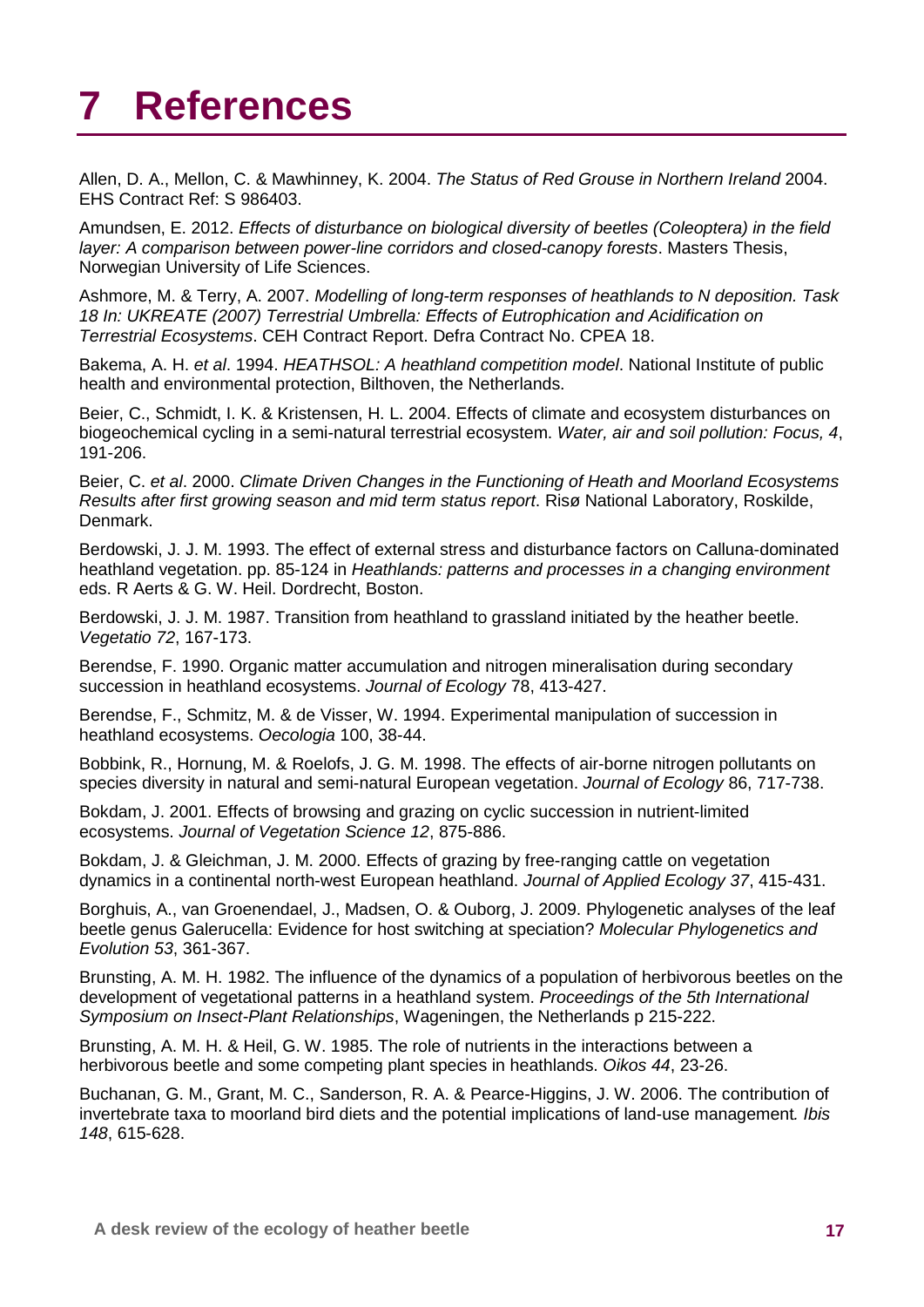Buckland, P. 2005. *Palaeoecological evidence for the Vera hypothesis? P62-116 in Large Herbivores in the wildwood and in modern naturalistic grazing systems*. English Nature Research Report 648.

Bunce, R. G. H. 1989. *Heather in England and Wales*. ITE research publication no. 3 NERC, UK.

Cameron, A. E. *et al*. 1944. *The Heather Beetle*.

Carpenter, D. *et al*. 2012. Biodiversity of soil macrofauna in the New Forest: a benchmark study across a national park landscape. *Biodiversity Conservation 21*, 3385-3410.

Cawley, L. E. 2000. *Pollutant nitrogen and drought tolerance in heathland plants*. PhD Thesis, Manchester Metropolitan University.

Cuesta, D., Taboada, A., Calvo, L. & Salgado, J. M. 2008. Short- and medium-term effects of experimental nitrogen fertilization on arthropods associated with Calluna vulgaris heathlands in Northwest Spain. *Environmental Pollution 152*, 394-402.

Diemont, W. H. & Heil, G. W. 1984. Some long-term observations on cyclical and seral processes in Dutch heathlands. *Biological Conservation 30*, 283-290.

Dise, N. *et al*. 2011. Nitrogen as a threat to European terrestrial biodiversity. Chapter 20 in *The European Nitrogen Assessment*, ed. Mark A. Sutton, Clare M. Howard, Jan Willem Erisman, Gilles Billen, Albert Bleeker, Peringe Grennfelt, Hans van Grinsven and Bruna Grizzetti. Published by Cambridge University Press.

Fagundez, J. 2013. Heathlands confronting global change: drivers of biodiversity loss from past to future scenarios. *Annals of Botany 111*, 151-172.

Fahy, E. 1985. *Feeding, growth and parasites of trout Salmo trutta L. from Mulroy Bay, an Irish sea lough.* Irish Fisheries Investigations Series A (Freshwater) No. 25. Department of Fisheries and Forestry, Dublin.

Fielding, A. F. & Haworth, P. F. 2002. *Upland Habitats*. Routledge, London.

Fowler, S. V., Paynter, Q., Hayes, L., Dodd, S. & Groenteman, R. 2010. *Biocontrol of weeds in New Zealand: an overview of nearly 85 years*. Seventeenth Australasian Weeds Conference.

Fowler, S. V., Harman, H. M., Memmott, J., Peterson, P. G. & Smith, L. 2007. *Release strategies in weed biocontrol: how well are we doing and is there room for improvement?* XII International Symposium on Biological Control of Weeds.

Gerard, P. J. *et al*. 2013. Potential effects of climate change on biological control systems: case studies from New Zealand. *BioControl 58*, 149-162.

Gerard, P. J. *et al*. 2010. *Possible impacts of climate change on biocontrol systems in New Zealand*. Report for MAF Pol Project 0910-11689. AG Research.

Gimingham, C. H. 1972. *Ecology of Heathlands*. Chapman and Hall, London.

Gladbach, D. J. 2010. Effects of warming, drought and elevated CO2 on performance of an insect herbivore in heathland. P 51-67 in *Plant-insect interactions in changing environments*. PhD Thesis, Georg-August-Universität, Göttingen.

Grimshaw, P. H. 1911. The Heather Beetle. P 414-429 in *The Grouse in Health and in Disease Volume 1*. The final report of the committee of inquiry on Grouse disease. Smith, Elder & Co., London.

Hazelwood, K. 2013. *Factors affecting Red Grouse (Lagopus lagopus scoticus) nesting success and chick survival and Langholm Moor*. Masters Thesis, Imperial College London.

Heil, G. W. & Bobbink, R. 1993. "Calluna", a simulation model for evaluation of impacts of atmospheric nitrogen deposition on dry heathlands. *Ecological Modelling 68*, 161-182.

Heil, G. W. & Bruggink, M. 1987. Competition for nutrients between *Calluna vulgaris* (L.) Hull and *Molinia caerulea* (L.) *Moench. Oecologia 73*, 105-108.

Heil, G. W. & Diemont, W. H. 1983. Raised nutrient levels change heathland into grassland. *Vegetatio 53*, 113-120.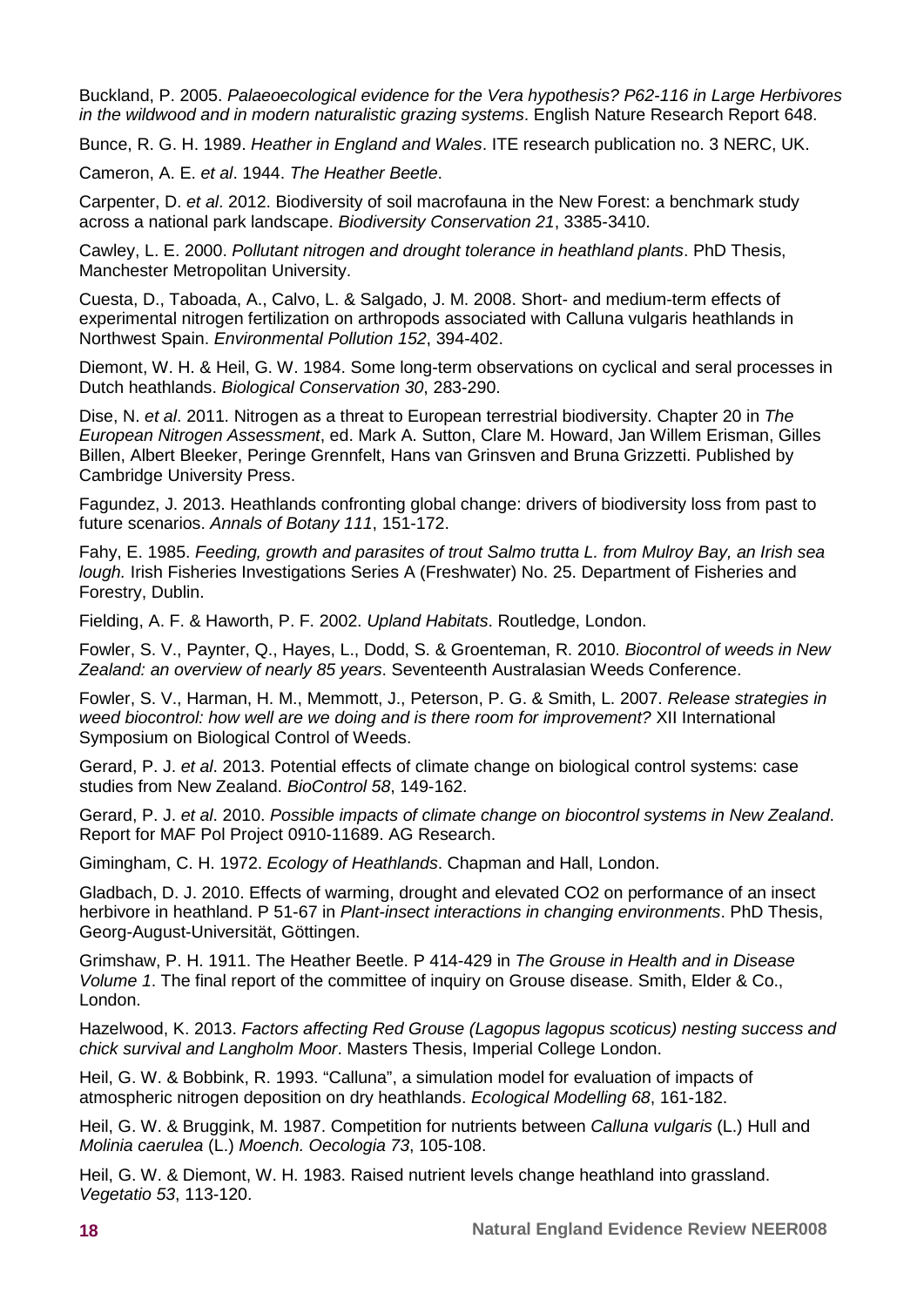Hilker, M., Eschbach, U. & Dettner, K. 1992. Occurrence of Athraquinones in eggs and larvae of several Galurucinae (Coleptera: Chrysomelidae). *Naturwissenschaften 79*, 271-274.

Kristensen, H. L. & McCarty, G. W. 1999. Mineralization and immobilization of nitrogen in heath soil under intact Calluna, after heather beetle infestation and nitrogen fertilisation. *Applied Soil Ecology 13*, 187-198.

Krupa, S. V. 2003. Effects of atmospheric ammonia (NH3) on terrestrial vegetation: a review. *Environmental Pollution 124*, 179-221.

Ladekarl, U. L., Nornberg, P., Rasmussen, K. R., Nielsen, K. E. & Hansen, B. 2001. Effects of a heather beetle attack on soil moisture and water balance at a Danish heathland. *Plant and Soil 229*, 147-158.

Laurie, P. 2013. Heather Beetle. *Upland Keeper 32*, The Heather Trust.

MacGillivray, F. 2004. *Investigation of heather recovery following heather beetle outbreaks on Islay and Jura 2002–2004*. Scottish Natural Heritage Commissioned Report No. 214 (ROAME No. F02LG01).

Manning, P, Putwain, P. D. & Webb, N. R. 2006. The role of phosphorus sorbtion characteristics in the functioning and stability of lowland heath ecosystems. *Biogeochemistry 81*, 205-217.

Marrs, R. H. 1986. The role of catastrophic death of calluna in heathland dynamics. *Vegetatio 66*, 109-115.

Melber, A. & Heimbach, U. 1984. Massenvermehrungen des Heideblattkäfers Lochmaea suturalis (Thoms.) (Col., Chrysomelidae) in nordwestdeutschen Calluna-Heiden in diesem Jahrhundert. Anzeiger für Schädlingskunde, Pflanzenschutz, *Umweltschutz 57*, 87-89.

Miles, J. 1981. Problems in heathland and grassland dynamics. *Vegetatio 46/47*, 61-74.

Moraal, L. G., Jagers op Akkerhuis, G, A. J. M. 2011. Changing patterns in insect pests on trees in The Netherlands since 1946 in relation to human induced habitat changes and climate factors – An analysis of historical data. *Forest Ecology and Management 261*, 50-61.

Morison, G. D. 1938. *The Heather Beetle* (Lochmaea suturalis Thomson).

Morison, G. D. 1963. *The Heather Beetle* (Lochmaea suturalis Thomson).

Nielsen, B. O. 1986. Outbreaks of the heather beetle (Lochmaea suturalis Thoms.) in Danish Heathland 1900-1984 (Coleptera: Chrysomelidae). *Entomologiske Meddelelser 53*, 99-109.

Nilsen, L. S. 2004. *Coastal heath vegetation in central Norway; recent past, present state and future possibilities*. PhD Thesis, Norwegian University of Sciences and Technology, Trondheim, Norway.

O'Hanrahan, B. 2005. *Survey of herbivore impacts on upland, peatland and woodland designated features in the Strathglass Complex Special Area of Conservation*. Scottish Natural Heritage Commissioned Report No. 115 (ROAME No. F02AC202).

Pakeman, R, Stolte, A., Malcolm, A. & Marrs, R. 2002. *Heather Beetle outbreaks in Scotland*. Scottish Executive Environment Group.

Peňuelas, J. *et al*. 2004. Nonintrusive field experiments show different plant reponses to warming and drought among sites, seasons and species in a North-South European gradient. *Ecosystems 7*, 598-612.

Peterson, P., Fowler, S. V. & Barrett, P. 2004. Is the poor establishment and performance of heather beetle in Tongariro National Park due to the impact of parasitoids, predators or disease? *New Zealand Plant Protection 57*, 89-93.

Power, S. A., Ashmore, M. R., Cousins, D. A. & Sheppard, L. J. 1998. Effects of Nitrogen addition on the stress sensitivity of Calluna vulgaris. *New Phytologist 138*, 663-673.

Price, E. A. C. 2003. *Lowland Grassland and Heathland Habitats* Routledge, London, UK.

Richards, O. W. 1926. Studies on the ecology of English heaths: III. Animal communities of the felling and burn successions at Oxshott Heath, Surrey. *Journal of Ecology 14*, 244-281.

**A desk review of the ecology of heather beetle 19**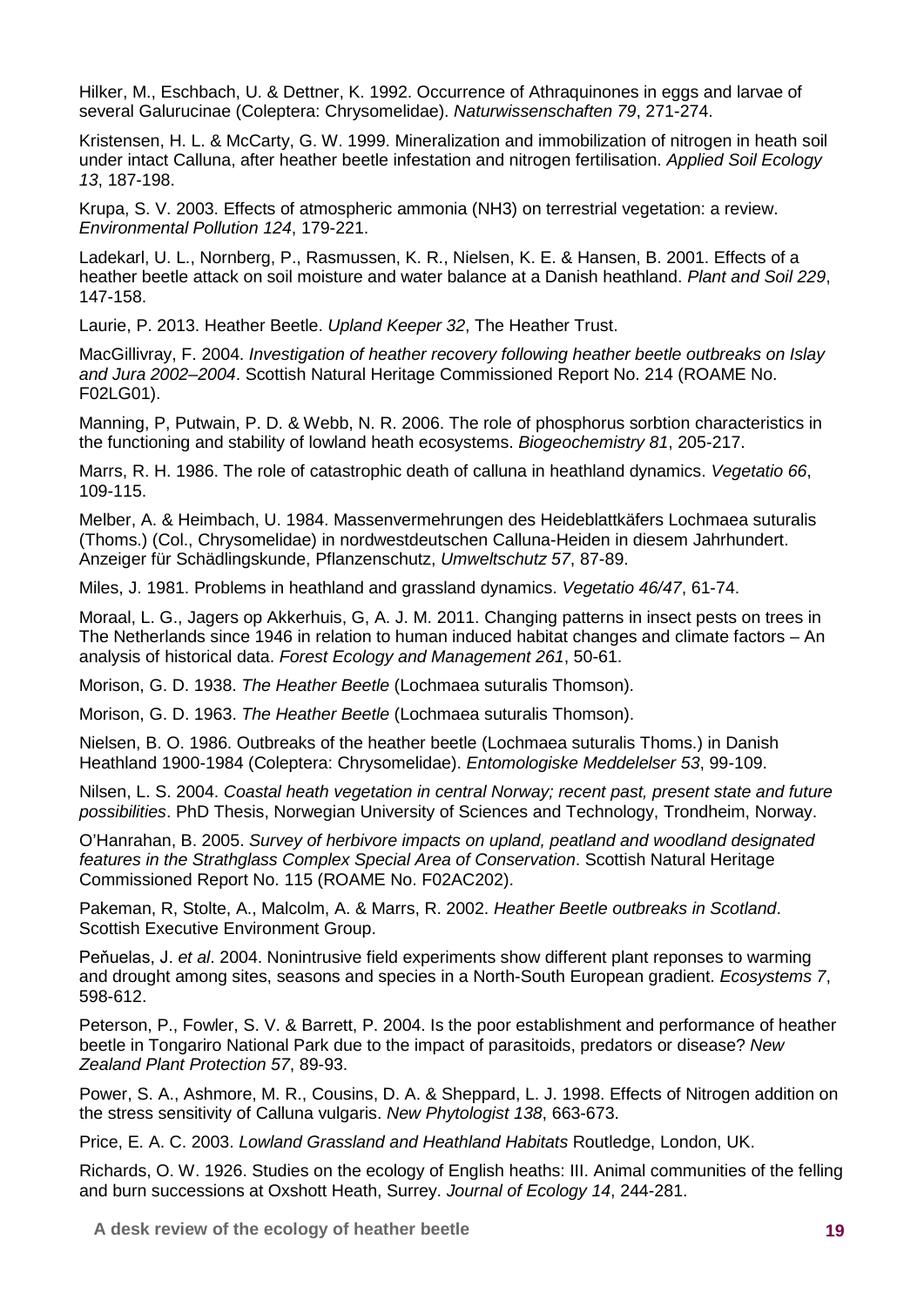Riis-Nielsen, T. 1997. *Effects of Nitrogen on the stability and dynamics of Danish heathland vegetation*. PhD Thesis, University of Copenhagen.

Rosenburgh, A. & Marrs, R. 2010. *The Heather Beetle: a review*. Report to the Heather Trust.

Scandrett, E. & Gimingham, C. H. 1991. The effect of Heather Beetle Lochmaea suturalis on vegetation in a wet heath in NE Scotland. *Holarctic Ecology 14*, 24-30.

Scherber, C., Gladbach, D. J., Stevnbak, K. *et al*. 2013. Multi-factor climate change effects on insect herbivore performance. *Ecology and Evolution 3*, 1449-1460.

Simonsen, V., Elmegaard, N., Kjaer, C. & Nielsen, B. O. 1999. Gene flow among populations of the leaf beetle species Gastrophysa polygoni and Lochmaea suturalis in Denmark (Coleoptera: Chrysomelidae). *Entomologia generalis 23*, 271-279.

Sinnadurai, P. 2011. Protected landscapes amidst the heat of climate change policy. p 357-378 in *Climate Change – Research and Technology for Adaptation and Mitigation*. Edited by J. Blanco, InTech, Rijeka, Croatia. Available from **[INTECH open science](http://www.intechopen.com/books/climate-change-research-and-technology-for-adaptation-and-mitigation/protected-landscapes-amidst-the-heat-of-climate-change-policy)** [Accessed April 2014].

Staley, J. R. 2001. *Aspects of the population dynamics of Lochmaea suturalis Thomason., (Coleoptera: Chrysomelidae; Sub-family: Galerucinae), the Heather Beetle: A combined laboratory and modelling approach*. PhD Thesis, Newcastle University, UK.

Suckling, D. M. 2013. Benefits from biological control of weeds in New Zealand range from negligible to massive: A retrospective analysis. *Biological Control 66*, 27-32.

Syrett, P., Smith, L. A., Bourner, T. C., Fowler, S. V. & Wilcox, A. 2000. A European pest to control a New Zealand weed: investigating the safety of heather beetle, *Lochmaea suturali*s (*Coleoptera: Chrysomelidae*) for biological control of heather, *Calluna vulgaris*. Bull. *Entomol Res 90*, 169-78.

Taylor, R. S. 1996. *Studies in Golf Course Management No 1. Heathland/Moorland Management*. The Sports Turf Research Institute, West Yorkshire, UK.

Uren, S. C. 1992. *The effects of wet and dry deposited ammonia on Calluna vulgaris*. PhD Thesis, Imperial College London.

Uren, S. C., Ainsworth, N., Power, S. A., Cousins, D. A., Huxedrup, L. M. & Ashmore, M. R. 1997. Effects of Ammonium Sulphate on *Calluna vulgaris*. *Journal of Applied Ecology 34*, 208-216.

Van der Spek, E. 2012. Effects of honeybees, *Apis mellifera*, on insects in nature reserves. *Entomologische Berichten 72*, 103-111.

van Schaick Zillesen, P. G. & Brunsting, A. M. H. 1983. Capacity for flght and egg production in Lochmaea suturalis (Col., Chrysomelidae). *Netherlands Journal of Zoology 33*, 266-275.

Waloff, N. 1987. Observations on the heather beetle Lochmaea suturalis (Thomson) (Coleoptera, Chrysomelidae) and its parasitoids. Journal of Natural History 21, 545-556.

Wardlaw, J. C., Webb, N. R., McAlister, E. A. J. & Murcott, J. 2000. Observations on the life cycle of Medina collaris (Fallén) (Dipt., Tachinidae). *Entomologist's Monthly Magazine 136*, 21-29.

Webb, N. 1986. *Heathlands. A Natural History of Britain's Lowland Heaths*. Collins, London.

Wigley., P. J. 1997. *Elimination of microsporidian infections from quarantined heather beetle populations.* Conservation Advisory Science Notes No. 141, Department of Conservation, Wellington.

Wilson, D. B. 2003. *Effect of nitrogen enrichment on the ecology and nutrient cycling of a lowland heath*. PhD thesis, Manchester Metropolitan University.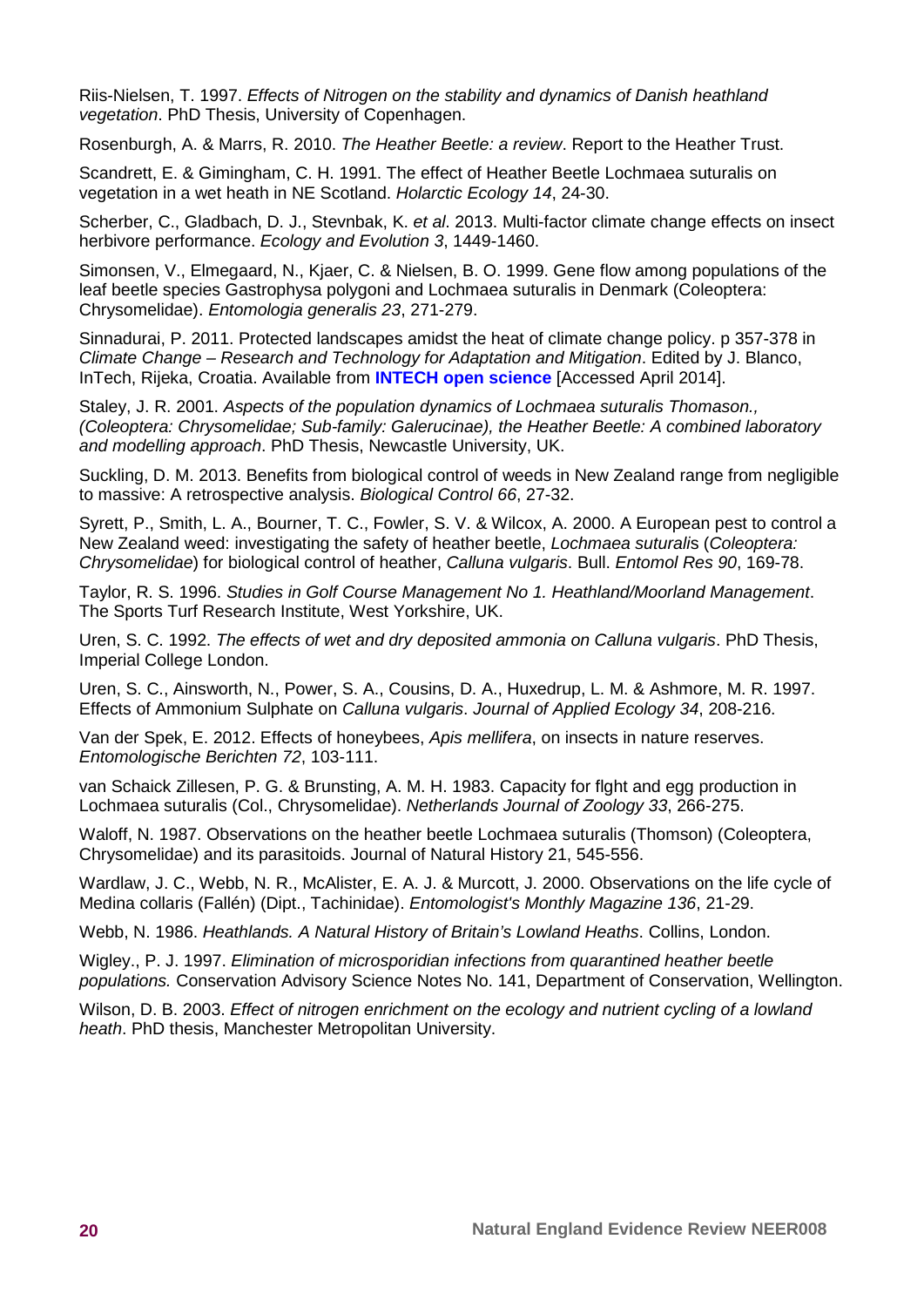## **Appendices 1 - 3 Outcome (inclusion, rejection and at which stage) and availability of the papers chosen for inclusion in the study**

**Appendices 1 - 3 are available in the form of an excel spreadsheet and supplement this report.**